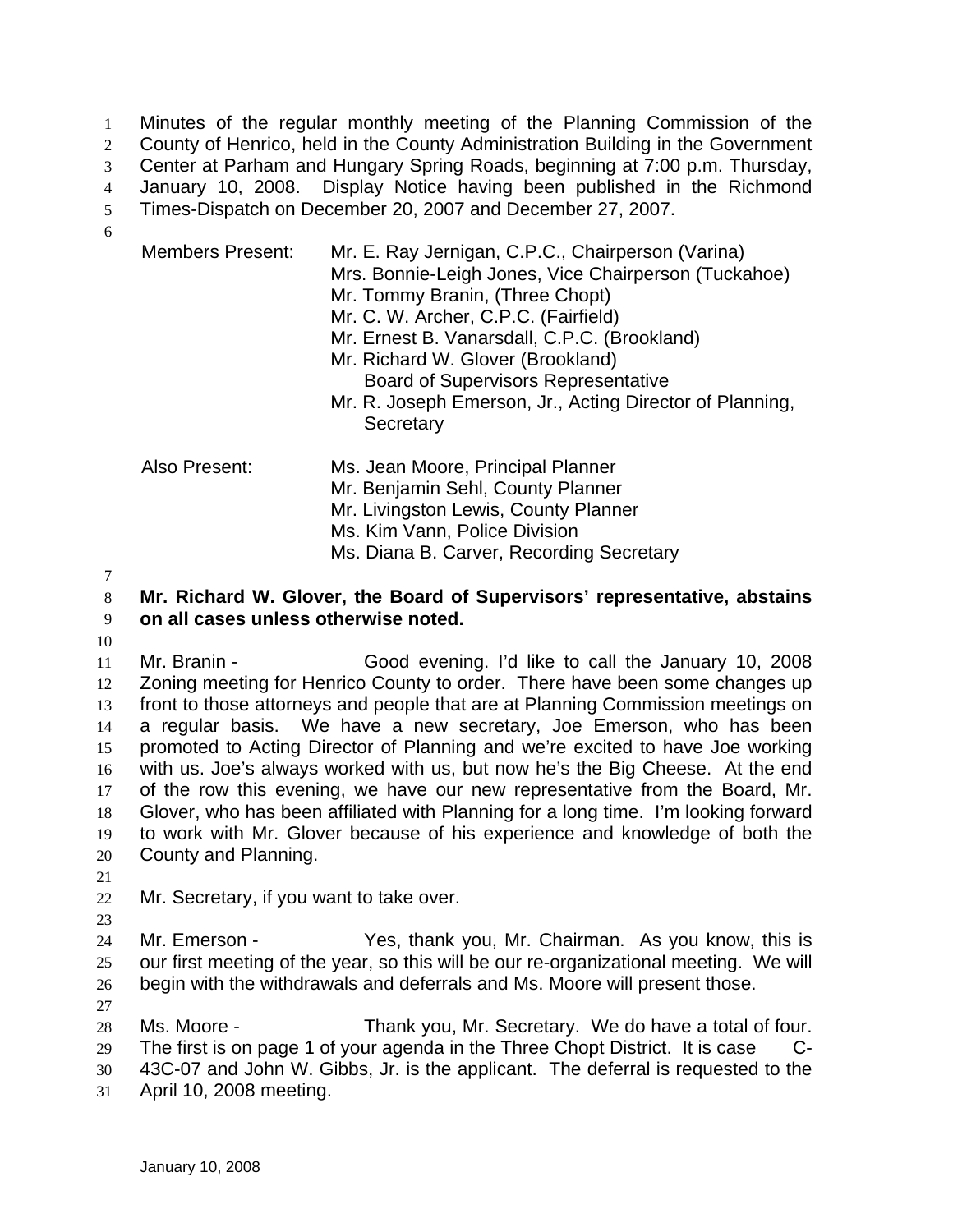32

## 33 *Deferred from the November 8, 2007 Meeting.*

34 35 36 37 38 39 40 41 42 43 44 45 **C-43C-07 Gibson Wright for John W. Gibbs, Jr**.: Request to conditionally rezone from R-2AC One-Family Residence District (Conditional) to R-3C One-Family Residence District (Conditional), Part of Parcel 739-774-4564, containing approximately 6.77 acres, located on the southeast line of Nuckols Road at its intersection with Lower Wyndham Court. The applicant proposes a single-family residential subdivision to construct 13 homes as part of the Grey Oaks development which has a proffered aggregate maximum density of 1.8 units per acre. The R-3 District allows a minimum lot size of 11,000 square feet and a maximum gross density of 3.96 units per acre. The use will be controlled by zoning ordinance regulations and proffered conditions. The Land Use Plan recommends Suburban Residential 1, 1.0 to 2.4 units net density per acre, and Environmental Protection Area.

46

47 48 49 50 Mr. Branin - Is anyone in opposition to the deferral of C-43C-07, Gibson Wright for John W. Gibbs, Jr.? No one? Then I'd like to move that C-43C-07, Gibson Wright for John W. Gibbs, Jr., be deferred to the April 10, 2008 meeting, per the applicant's request.

51 52 Mr. Jernigan - Second.

54 55 56 Mr. Branin - Motion was made by Mr. Branin, seconded by Mr. Jernigan. All in favor say aye. All opposed say no. The ayes have it; the motion carries.

57

53

58 59 At the request of the applicant, the Planning Commission deferred C-43C-07, Gibson Wright for John W. Gibbs, Jr. to its meeting on April 10, 2008.

60

61 62 Ms. Moore - The next case is C-61C-07, Centex Homes. The deferral is requested to the March 13, 2008 meeting.

63

64 *Deferred from the November 8, 2007 Meeting.* 

65 66 67 68 69 70 71 72 73 74 75 76 **C-61C-07 James Theobald for Centex Homes**: Request to conditionally rezone from A-1 Agricultural District to RTHC Residential Townhouse District (Conditional) and B-2C Business District (Conditional), Parcels 738-767-5405, 738-766-9367, 739-766-3768 and 739-766-2504, containing approximately 32.99 acres (RTHC – 23.30 ac. and B-2C 9.69 ac.), located on the west line of Pouncey Tract Road between Kain Road and Bacova Drive. The applicant proposes condominiums, retail and office uses. The maximum density allowed in the RTH District is nine (9) units per acre. The uses will be controlled by zoning ordinance regulations and proffered conditions. The Land Use Plan recommends Suburban Residential 1, 1.0 to 2.4 units net density per acre. The majority of the site is in the West Broad Street Overlay District.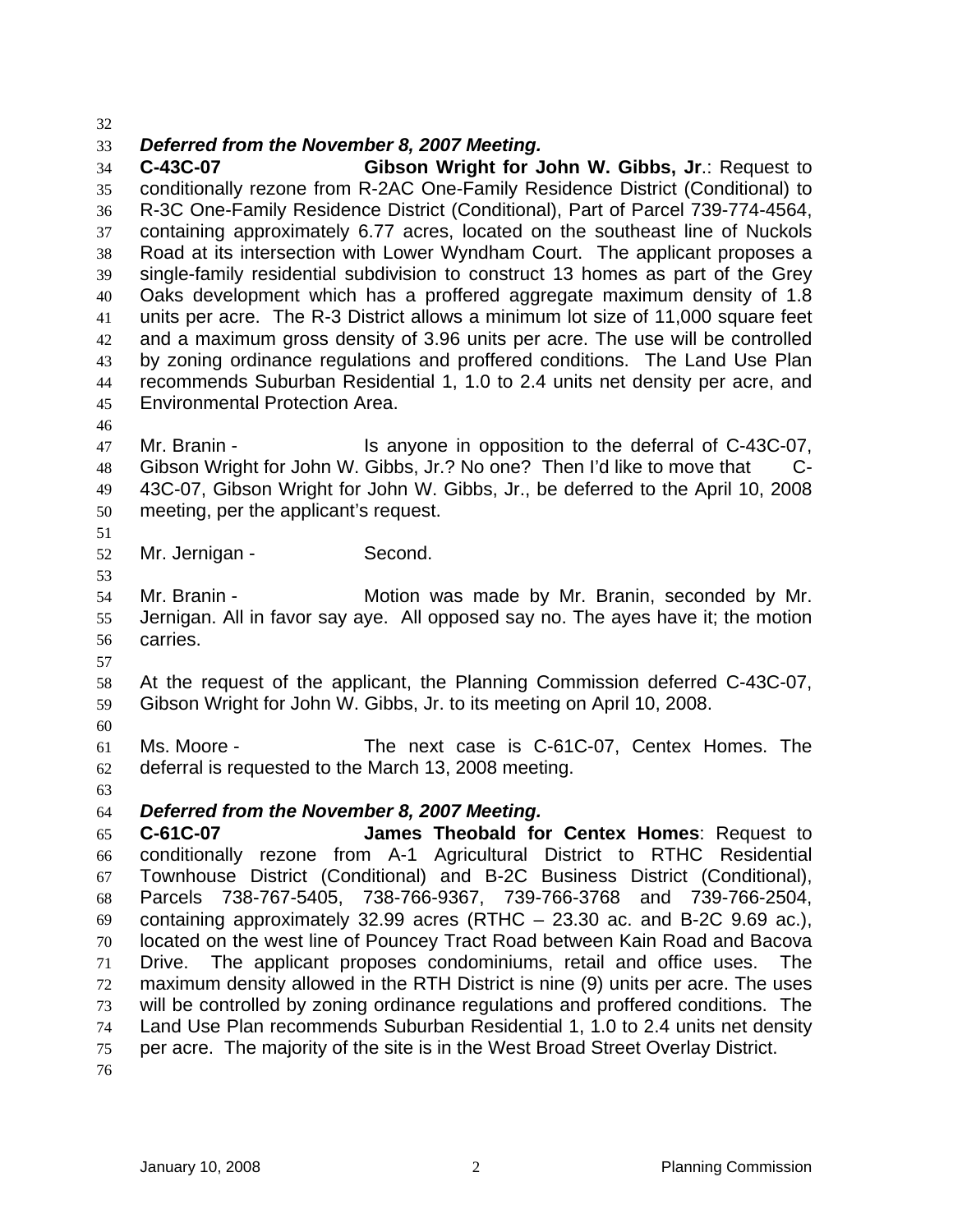Mr. Branin - The Is anyone in opposition to the deferral of C-61C-07, James Theobald for Centex Homes? No one? Then I would like to move that C-61C-07, James Theobald for Centex Homes, be deferred to the March 13, 2008 meeting, per the applicant's request. 77 78 79 80 81 82 83 84 85 86 87 88 89 90 91 92 93 94 95 96 97 98 99 100 101 102 103 104 105 106 107 108 109 110 111 112 113 114 115 116 117 118 119 120 121 Mr. Vanarsdall - Second. Mr. Branin - **Motion was made by Mr. Branin, seconded by Mr.** Vanarsdall. All in favor say aye. All opposed say no. The ayes have it; the motion carries. At the request of the applicant, the Planning Commission deferred C-61C-07, James Theobald for Centex Homes to its meeting on March 13, 2008. Ms. Moore - Chipage 2 of your agenda in the Brookland District is case C-64C-06, Wistar Creek, LLC. The deferral is requested to the March 13, 2008 meeting. *Deferred from the November 8, 2007 Meeting.*  **C-64C-06 Jennifer D. Mullen for Wistar Creek, LLC**: Request to conditionally rezone from R-3 One-Family Residence District to RTHC Residential Townhouse District (Conditional), Parcels 767-750-8298, 767-751- 8651, 768-750-0490, 768-751-0638, 768-751-2435, 768-751-4119, and 768-751- 1362 containing 24.46 acres, located on the south line of Wistar Road approximately 142 feet west of Walkenhut Drive. The applicant proposes a residential townhouse development with a maximum of 100 dwelling units, an equivalent density of 4.08 units per acre. The maximum density allowed in the RTH District is nine (9) units per acre. The use will be controlled by zoning ordinance regulations and proffered conditions. The Land Use Plan recommends Suburban Residential 2, 2.4 to 3.4 units net density per acre, and Office. Mr. Branin - Is anyone in opposition to the deferral of C-64C-06, Jennifer D. Mullen for Wistar Creek, LLC? No one? Mr. Vanarsdall - Mr. Chairman, I move C-64C-06, Jennifer D. Mullen for Wistar Creek, LLC, be deferred to the March 13, 2008 meeting, per the applicant's request. Mr. Archer - Second. Mr. Branin - Motion was made by Mr. Vanarsdall, seconded by Mr. Archer. All in favor say aye. All opposed say no. The ayes have it; the motion carries.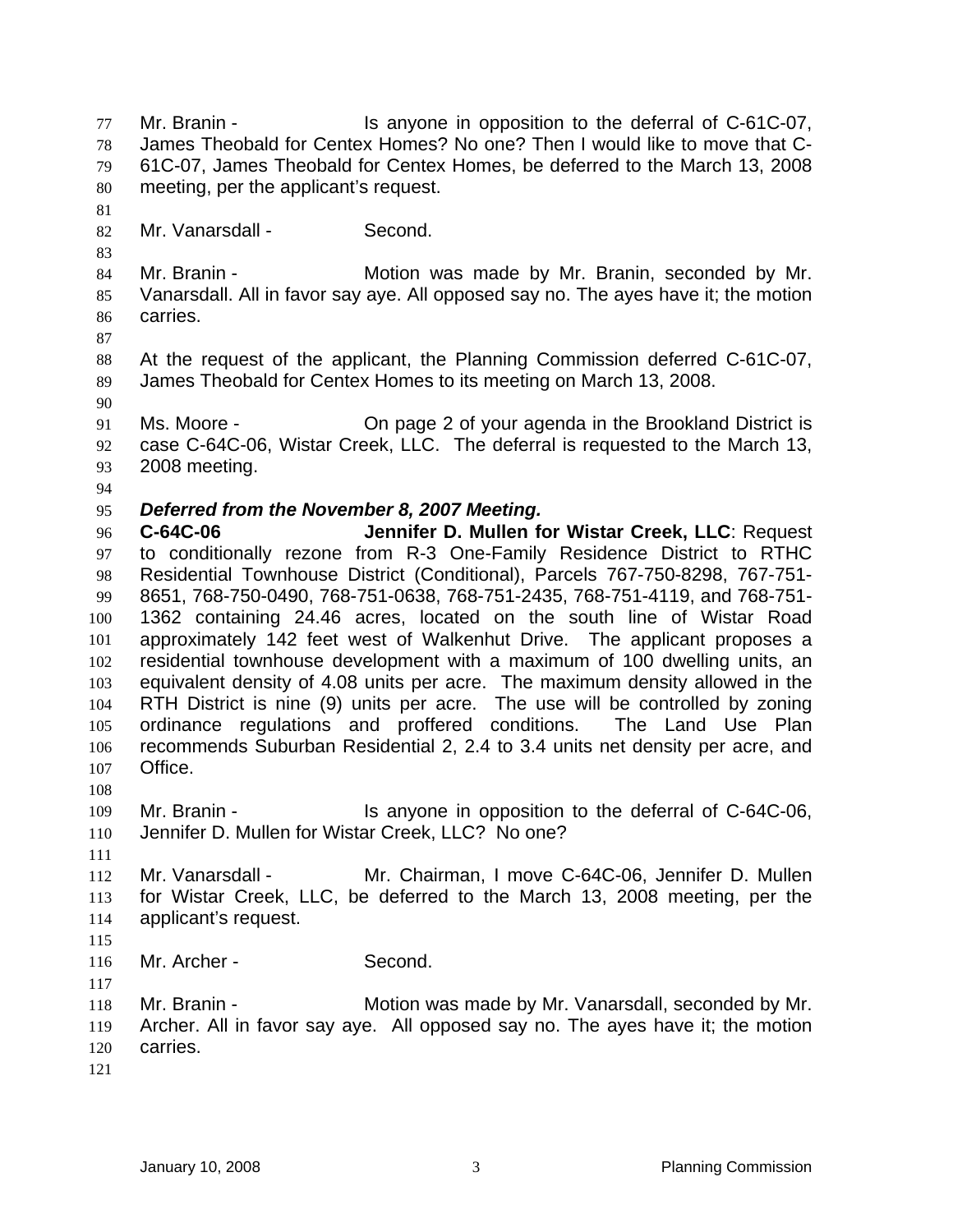At the request of the applicant, the Planning Commission deferred C-64C-06, Jennifer D. Mullen for Wistar Creek, LLC, to its meeting on March 13, 2008. 122 123 124 125 126 127 128 129 130 131 132 133 134 135 136 137 138 139 140 141 142 143 144 145 146 147 148 149 150 151 152 153 154 155 156 157 158 159 160 161 162 163 164 165 166 Ms. Moore - On page 3 of your agenda in the Varina District is case C-63C-07, JSN Development, LLC. The deferral is requested to the February 14, 2008 meeting. *Deferred from the December 6, 2007 Meeting.*  **C-63C-07 Andrew M. Condlin for JSN Development, LLC**: Request to conditionally rezone from A-1 Agricultural District to B-2C Business District (Conditional), Parcel 816-687-5307, containing 3.820 acres, located at the southeast intersection of Strath Road and New Market Road (State Route 5). The applicant proposes a pharmacy and office. The uses will be controlled by zoning ordinance regulations and proffered conditions. The Land Use Plan recommends Rural Residential, not exceeding 1.0 unit net density per acre. The site is in the Airport Safety Overlay District. Mr. Branin - Is anyone in opposition to the deferral of C-63C-07, Andrew M. Condlin for JSN Development, LLC? No one? Mr. Jernigan - With that, Mr. Chairman, I'll move for deferral of case C-63C-07, Andrew M. Condlin for JSN Development, LLC, to February 14, 2008, by request of the applicant. Mr. Vanarsdall - Second. Mr. Branin - **Motion was made by Mr. Jernigan, seconded by Mr.** Vanarsdall. All in favor say aye. All opposed say no. The ayes have it; the motion carries. At the request of the applicant, the Planning Commission deferred C-63C-07, Andrew M. Condlin for JSN Development, LLC, to its meeting on February 14, 2008. Ms. Moore - The Mr. Secretary, that concludes my report. Mr. Glover - Mr. Chairman. Mr. Branin - Yes. Mr. Glover - I'd like to inform the secretary and the Commission that because the zoning cases, and so forth come before the Board and come to us, I'll be abstaining from all cases in the future this year, unless I say differently on a case.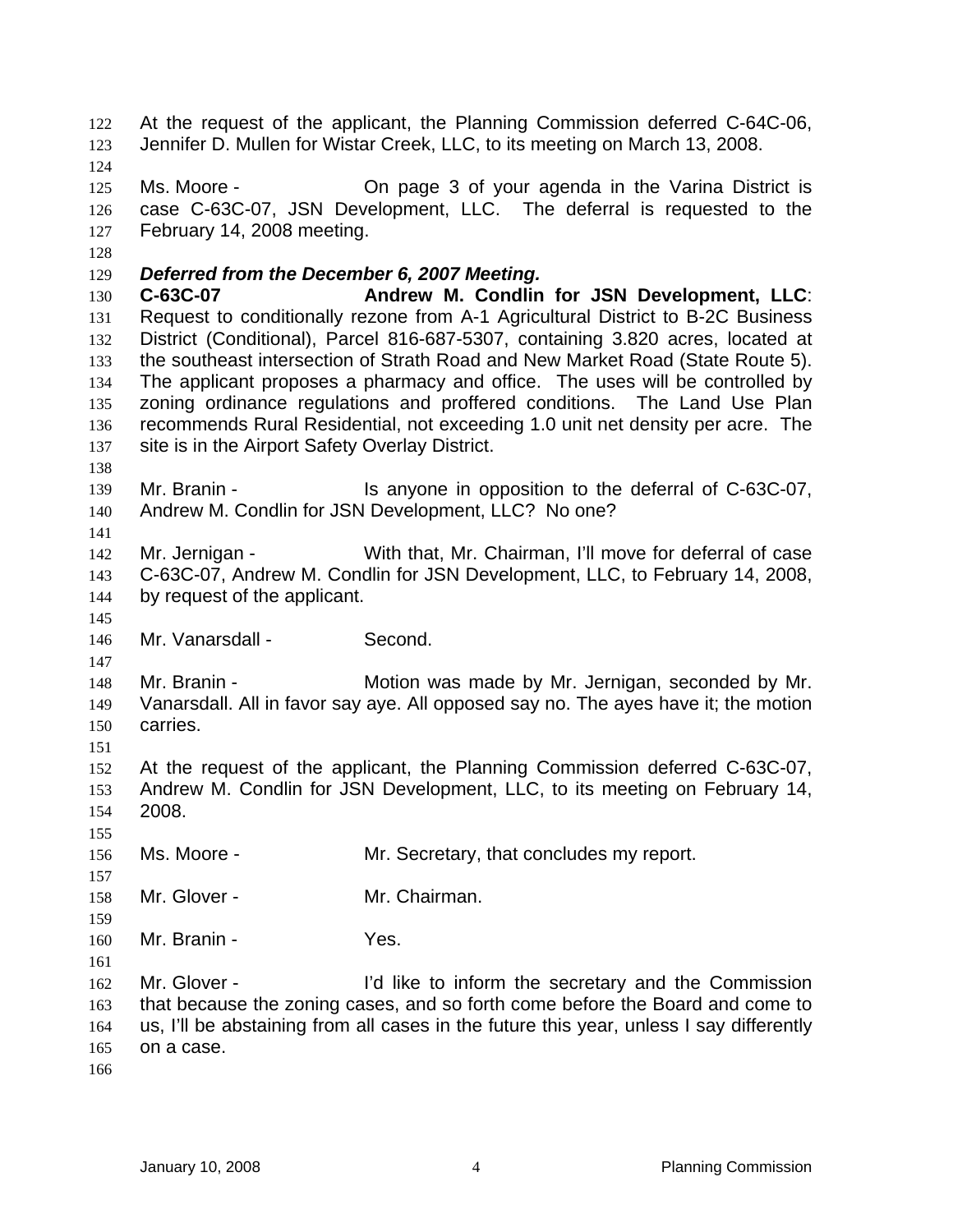Mr. Branin - Well, Mr. Glover, thank you for that. We will be looking forward to you joining us, whether to vote or to give opinion. 167 168 169 170 171 172 173 174 175 176 177 178 179 180 181 182 183 184 185 186 187 188 189 190 191 192 193 194 195 196 197 198 199 200 201 202 203 204 205 206 207 208 209 210 211 212 Mr. Glover - Thank you. Mr. Branin - Mr. Secretary? Mr. Emerson - Mr. Chairman, the next item is request for expedited items. There are none tonight, which takes us to the next order of business, which is election of Chairman for the 2008 calendar year. I believe at this time the meeting is turned over to me for the election of the Chairman. Mr. Branin - Yes it is. Mr. Emerson - So, I will open the floor for nominations for Chairman for the 2008 calendar year. Mr. Vanarsdall - Mr. Ray Jernigan I'll put before the group for this year. Mr. Archer - **I'll second that nomination, Mr. Secretary.** Mr. Emerson - The Are there any other nominations? All in favor say ave. All opposed say no. The ayes have it; the motion carries. Mr. Jernigan will preside as Chairman for 2008. The next item of action is the election of the Vice Chairman for the 2008 calendar year. I'll open the floor for nominations for Vice Chairman. Mr. Vanarsdall - I nominate Bonnie-Leigh Jones for Vice Chairman for this year. Mr. Archer - Second. Mr. Vanarsdall - To give Mr. Jernigan some help. Mr. Emerson - We have a motion for Mrs. Bonnie-Leigh Jones as Vice Chairman, and a second. Are there any other nominations? Mr. Archer - The limove the nominations be closed. Mr. Emerson - All in favor say aye. All opposed say no. The ayes have it; the motion carries. Mrs. Jones will reign as the Vice Chairman of the Commission for the 2008 calendar year. Mr Jernigan. Mr. Jernigan - The Mr. Branin, will you come down here, please sir? Mr. Branin - Ch, goodness.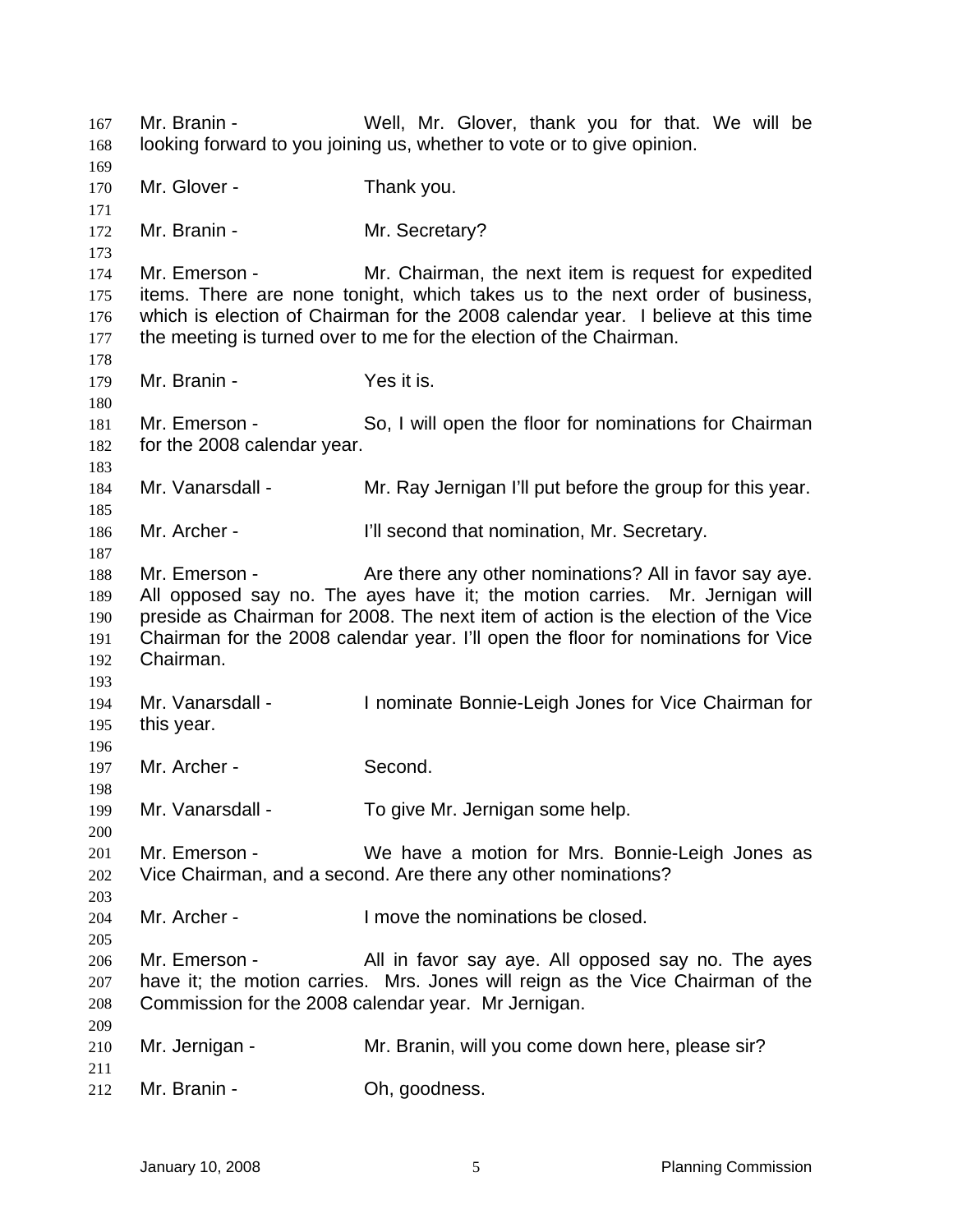213 214 215 216 217 218 219 220 221 222  $223$ 224 225 226 227 228 229 230 231 232 233 234 235 236 237 238 239 240 241 242 243 244 245 246 247 248 249 250 251 252 253 254 255 256 257 258 Mr. Vanarsdall - Gift time, Mr. Branin. Speech time, too. Mr. Jernigan - Childen behalf of the staff, and the Planning Commission, and everybody here, we want to thank you for your year of leadership. This is a small token of our appreciation. Thank you and it's a pleasure working with you, sir. Mr. Vanarsdall - We don't usually give two gifts. What's that, two? Mr. Branin - I'm a big guy. Well, I would like first to thank all my fellow Commissions for putting up with me, and helping me and guiding me through. I've only been on the Commission now for three years. This is now going on my fourth. The wisdom that I gained from you guys and Mrs. Jones has helped, I think, lead the County and definitely lead me hopefully in doing a good job as the past Chairman. As to Mr. Jernigan, good luck. I'll be at the end. If you need something, just let me know. Mr. Jernigan - I appreciate that. Thank you. Mr. Branin - The Again, thank you. Mr. Jernigan - The Surgess with that, we'll turn the meeting back over to Mr. Emerson. Mr. Emerson - Thank you, Mr. Chairman. You are now moving into the portion of your agenda to hear the cases that remain. There are two cases remaining on your agenda, the first being C-40C-07. Before Mr. Sehl starts, I will note to you that Mr. Sehl has been the recipient of a promotion in the Planning Department. He has now moved into the Planner III slot formerly held by Mr. Lee Tyson. Mr. Jernigan - Very good. Congratulations. Mr. Sehl - Thank you, Mr. Chairman. *Deferred from the December 6, 2007 Meeting.*  **C-40C-07 Courtenay Fisher for Boushra and Edna Hanna and Donald and Shearin Whitehorn**: Request to conditionally rezone from A-1 Agricultural District to R-2AC One-Family Residence District (Conditional), part of Parcels 742-773-4344 and 742-773-5604, containing 7.127 acres, located on the northeast line of Hames Lane approximately 1,550 feet north of its intersection with Shady Grove Road. The applicants propose a single-family residential development with a maximum of 12 lots, an equivalent density of 1.68 units per acre. The R-2A District allows a minimum lot size of 13,500 square feet and a maximum gross density of 3.23 units per acre. The use will be controlled by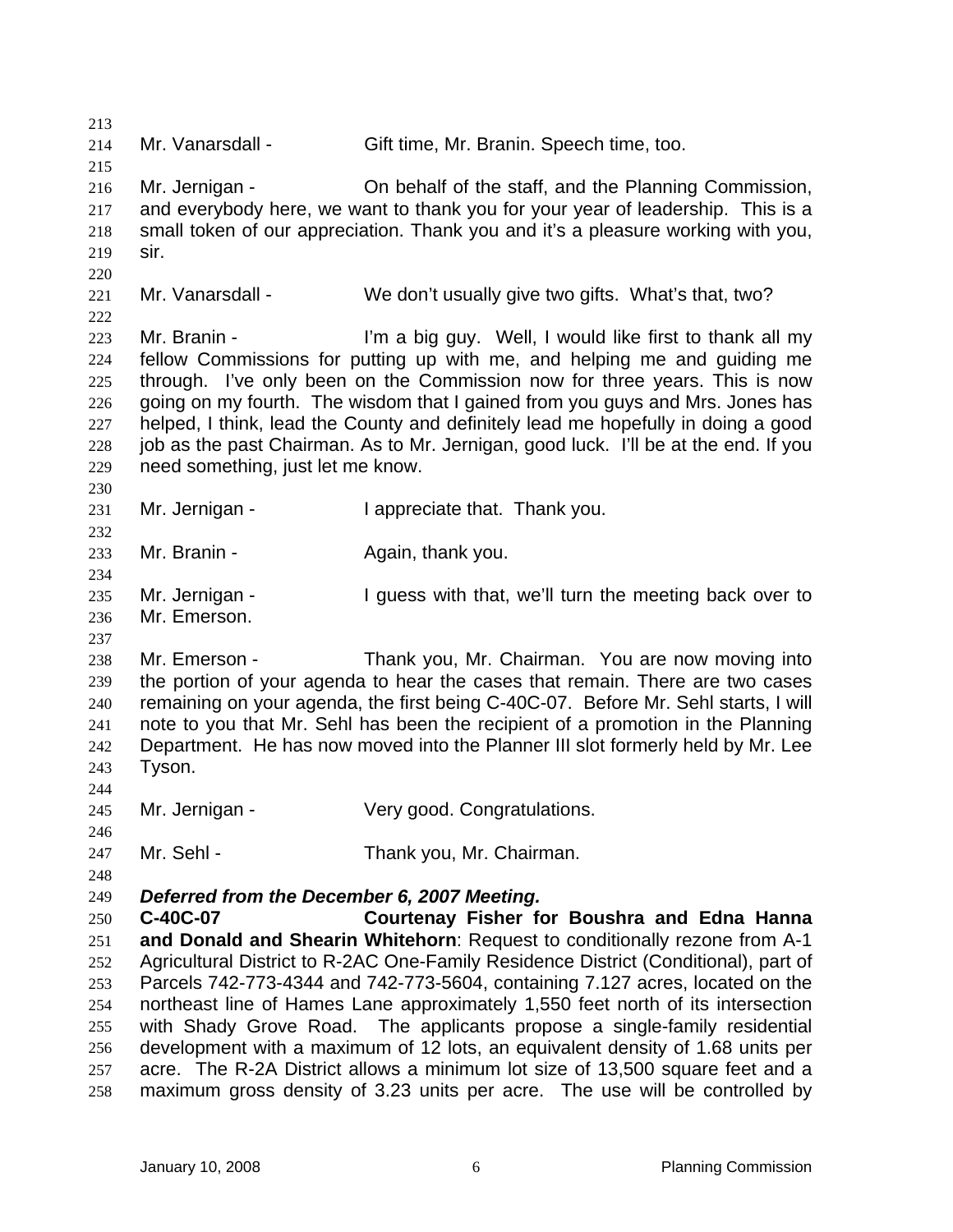zoning ordinance regulations and proffered conditions. The Land Use Plan recommends Rural Residential, not exceeding 1.0 unit net density per acre and Environmental Protection Area. 259 260 261

262 263 264 265 266 Mr. Jernigan - With that, is there any opposition to case C-40C-07, Courtenay Fisher for Boushra and Edna Hanna and Donald and Shearin Whitehorn? We do have opposition. Mr. Emerson, would you explain how opposition works?

268 269 270 271 272 273 Mr. Emerson - Yes sir, Mr. Chairman. Following staff presentation, the applicant or their representative shall be allowed ten minutes to present testimony. A portion of that time can be saved for rebuttal of opposition statements. Following the applicant's presentation, the opposition will be allowed ten minutes to present testimony. Time may be waived by the Commission if they so desire, but the ten minutes for opposition is total, inclusive of all speakers.

- 275 Mr. Sehl - Thank you Mr. Chairman.
- 277 278 This request would rezone 7.13 acres from A-1 to R-2AC to permit a singlefamily residential development.
- 279

274

276

267

280 281 282 283 284 285 The 2010 Land Use Plan recommends Rural Residential and Environmental Protection Area uses for the subject site. Single-family use, as regulated by the proffered conditions submitted by the applicant, is consistent with this designation; however, the density proposed by the applicant is not entirely consistent with the Land Use Plan, but would be consistent with recent residential development adjacent to the subject site.

286

287 288 289 290 291 292 In order to ensure a quality development, the applicant has submitted proffered conditions committing to the following: Each home would have a two car garage, with 75% required to be rear or side loaded; all dwellings would have a minimum finished floor area of 2,800 square feet; no access would be permitted to Hames Lane from the subject properties; and no more than 12 homes, as shown on this proffered conceptual plan, would be permitted on the property.

293

294 295 296 These proffers are consistent with recent development immediately to the west in Hampshire South, which set the zoning pattern in this area, and should ensure a quality development.

297

298 299 300 301 302 303 It should be noted that concerns have been raised regarding wetlands and drainage by adjacent residents. The applicant has held several community meetings in an attempt to address these concerns. Any requirements relating to drainage and wetlands would be addressed during the subdivision process for this development. Staff encourages the applicant to continue their attempt to address these concerns regarding drainage and wetlands.

304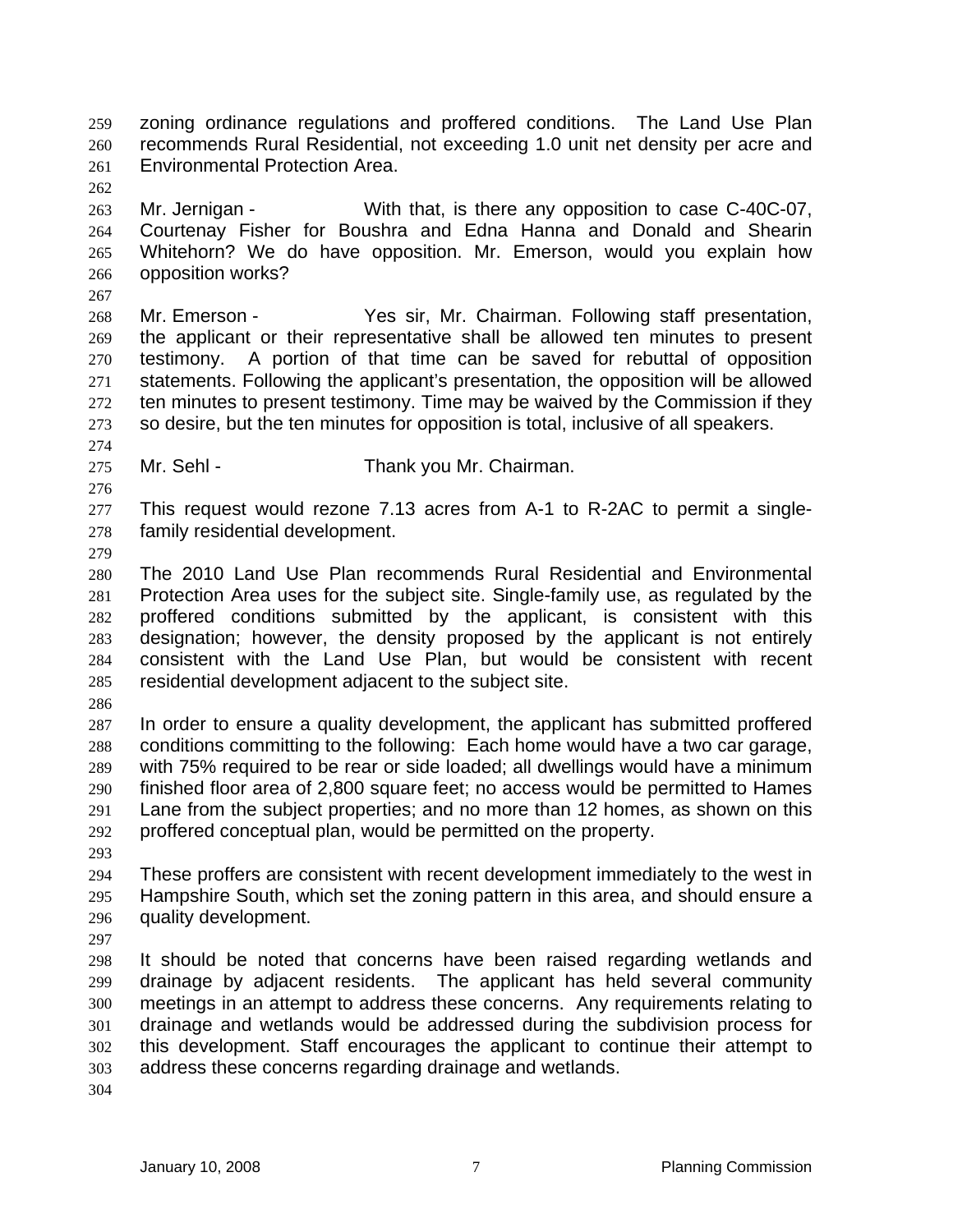In conclusion, staff believes that the proposed development is appropriate at this location and the commitments provided by the applicant provide for a quality development in keeping with adjacent subdivisions. Staff does support this request. I'd be happy to answer any questions you might have. The applicant's representative is here as well. 305 306 307 308 309

311 312 313 314 315 316 317 318 319 320 321 322 323 324 325 326 327 328 329 330 331 332 333 334 335 336 337 338 339 340 341 342 343 344 345 346 347 348 349 350 Mr. Jernigan - The Are there any questions for Mr. Sehl from the Commission? Mr. Branin - Mr. Sehl, we've had how many meeting on this? Mr. Sehl - There were three community meetings, Mr. Branin. Mr. Branin - Three? And large outcry and fears of currently wet backyards? Mr. Sehl - Yes sir. Mr. Branin - The And staff still feels that this is appropriate. Mr. Sehl - The Department of Public Works believe that the drainage system proposed by the applicant, which will require the normal process for drainage review through the subdivision process, could potentially help residents in the adjacent subdivision improve their drainage situation. Public Works has been aware of the concern and therefore will focus on it during the subdivision review process to ensure that the applicant meets all of our code requirements. It's a very thorough review process. Mr. Branin - Chay. Mrs. Jones - The May I ask you a question? The buildable area that I'm looking on our monitors. Mr. Sehl - Yes ma'am. Mrs. Jones - Lot 9. Can you explain to me how that will work out? Mr. Sehl - The I believe the applicant's engineer is here as well, but essentially, they're proposing to impact those wetlands, as shown, and would be required to mitigate those wetlands to construct on that lot. Mrs. Jones - Chay. Mr. Branin - Mr. Sehl, in Hampshire South and Millrace, weren't some of those lots mitigated when those were under construction?

310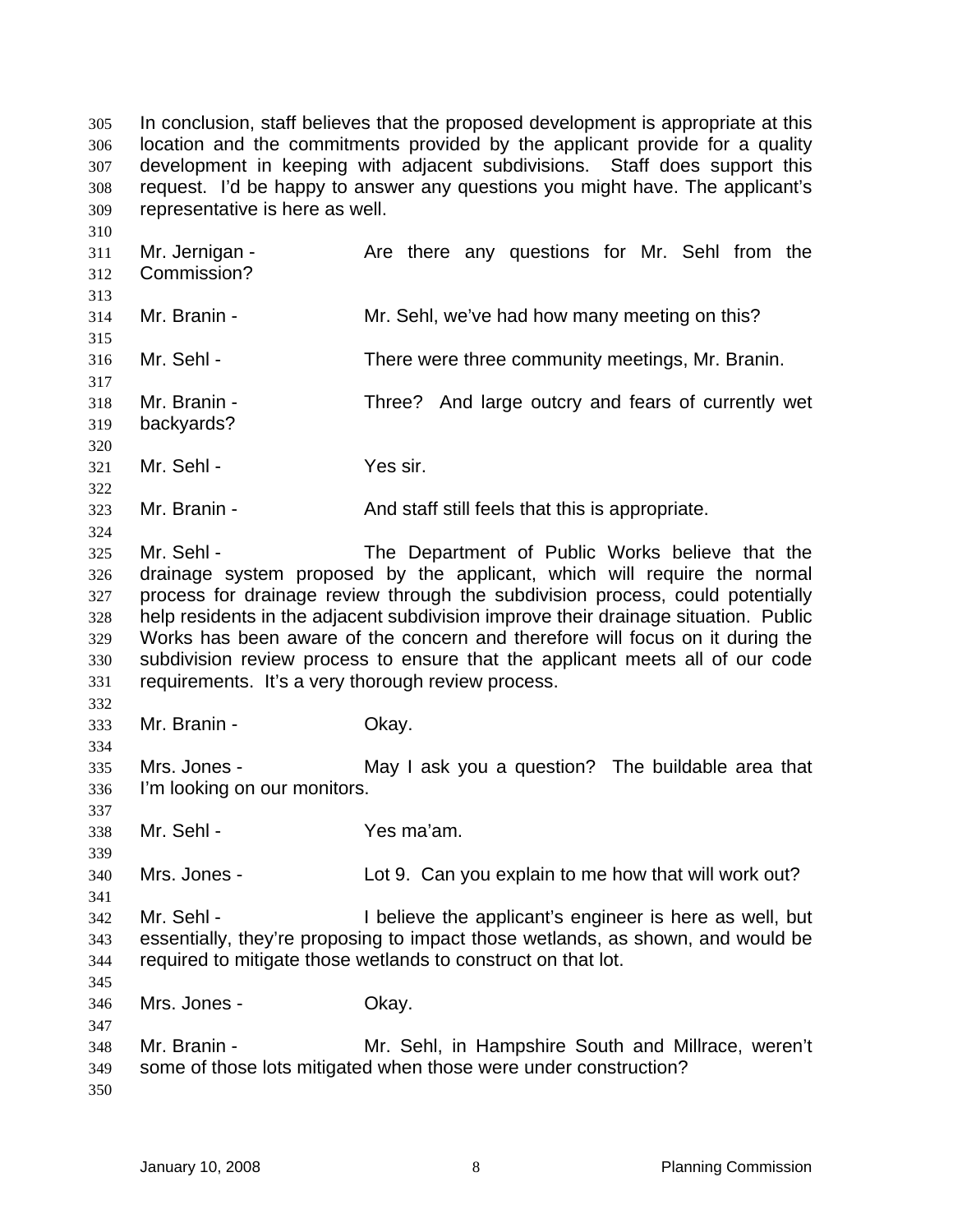Mr. Sehl - I do believe that permits were obtained for encroachments into wetlands in those subdivisions, yes sir. 351 352 353 354 355 356 357 358 359 360 361 362 363 364 365 366 367 368 369 370 371 372 373 374 375 376 377 378 379 380 381 382 383 384 385 386 387 388 389 390 391 392 393 394 395 396 Mr. Branin - And in our community meetings, weren't those people dissatisfied or felt that there was injustice done with that neighborhood because of the wetland issues that they are currently facing every day? Mr. Sehl - The Corps of I can speak to this situation where the Corps of Engineers has gone out and they've actually issued a confirmation of the wetland delineation for this property. There have been different discussions regarding that confirmation. Those impacts are typically handled at the subdivision phase. At this time, we have not heard a large concern from the Department of Public Works that it can't be administered in its normal process. Mr. Branin - Okay. Mr. Chairman, I'm going to want to hear from the applicant. Mr. Jernigan - Ckay. Mr. Branin - The Stand then we also have opposition after the presentation. Mr. Jernigan - The Are there any other questions for Mr. Sehl from the Commission? Mr. Archer - Think I may have some, but I'll wait until the presentation is done, Mr. Chairman. Mr. Jernigan - Okay. Could we hear from the applicant, please? Mr. Axselle - Mr. Chairman, ladies and gentlemen, Bill Axselle. I'm here on behalf of the applicant. I would like to reserve five minutes of my time. I'll try to hit these issues in three different buckets, if you will. This property was part of the Bridlewood Subdivision that was developed in 1983 as lots that were 5- to 10-acre lots. Since 2000, there have been five different rezonings in the area—two of which are identical to this—and all of them are going to R-2A. So, the land use of R-2A, which is being requested here, has been approved by the Commission and by the Board of Supervisors in five different cases over the last few years. So, I really don't think the question is the land use. The proffers that are before you, as staff indicated, assure a quality development. I handled one of their other cases and I will tell you that these proffers are tougher than those, and that's fairly typical and probably good as you go through. I will be glad to discuss the land use zoning aspect, but I think the real issues are two others.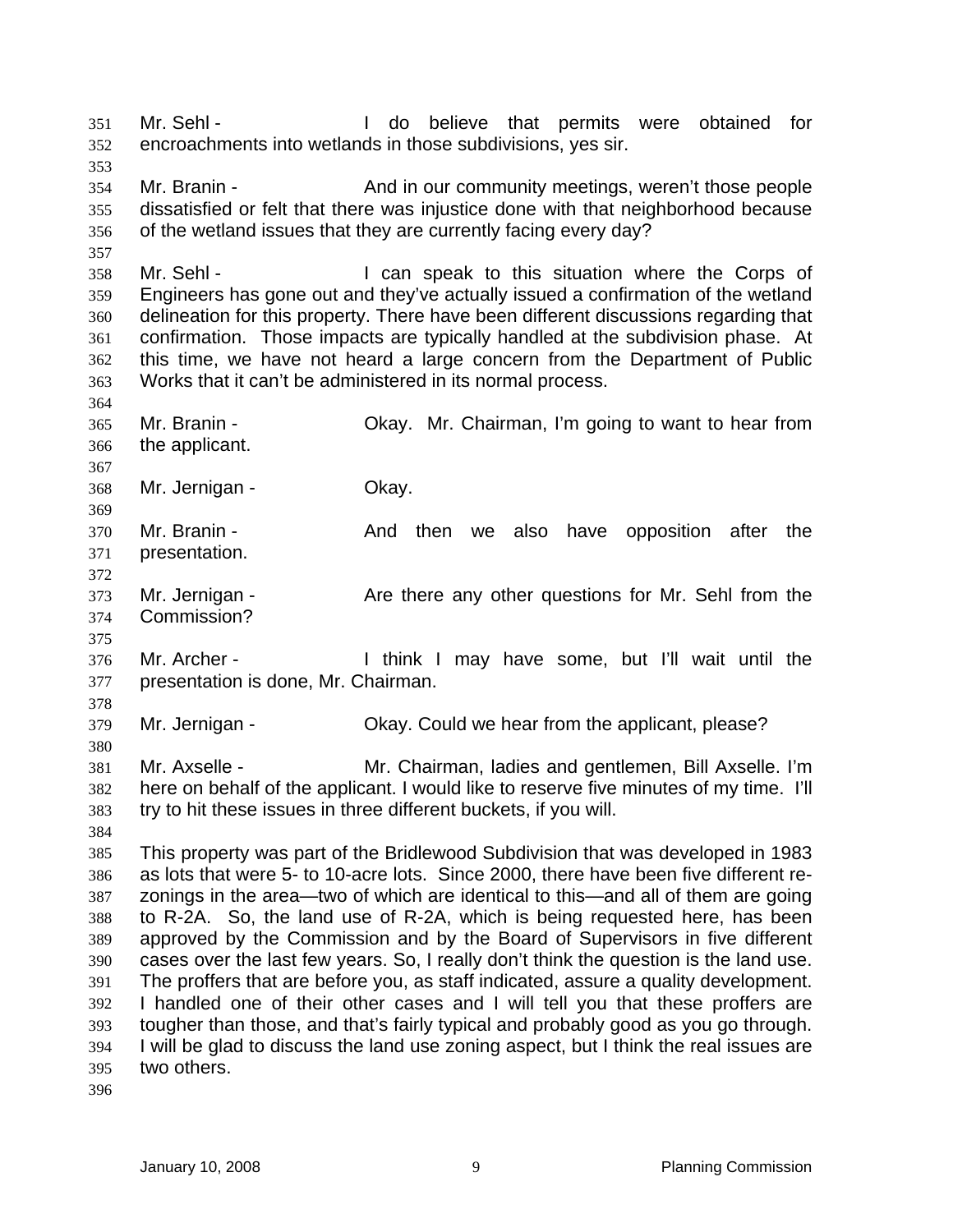One is that—and this deals with the water runoff, water situation on the properties of Millrace and Hampshire. The concerns have been—and I am a substitute for Mr. Condlin. I was not in the neighborhood meetings; Jennifer Mullen was, and she and Dan Caskie with Bay Design are here and can address those issues with a little more detail on rebuttal. One of the issues was that the rear of those lots and the rear of these lots do, in fact, drain in an area where there could be a pooling impact. The question was whether it would it would pool on the new lots or pool on the old lots. So, two commitments have been made by the applicant—and we state this knowing we're on the record and this is what we'll have to do at subdivision time. As Ben said, normally these issues are not addressed at zoning; they're addressed at the subdivision stage. But we tried to reach out and give certain assurances. We made two assurances in that respect, that the homes that will be built on this property of the zone will have all of their downpour areas connected underground to an underground utility. In other words, it will not just run off, it will go and be captured and taken off on the drainage utility system off the property and put in the normal system. That's helpful for these lots. But for the existing lots, we have made a commitment and have prepared a conceptual plan to that affect—that Mr. Caskie can get into that we will collect the water that comes on our property from Millrace, Hampshire, Hampshire South. Whatever comes on there, we will collect that as well as the water on our property and direct it off the property through the same type of system, using swales and so forth. We say that, but the plan has to be formally designed and approved by the County. But the commitment is that for water runoff on existing lots and our lots, it will be taken care of and disposed of in a proper fashion as approved by the County during the subdivision phase. 397 398 399 400 401 402 403 404 405 406 407 408 409 410 411 412 413 414 415 416 417 418 419 420 421

422

423 424 425 426 427 428 429 430 431 432 433 434 The second issue that has come up is wetland mitigation. As was indicated, it is fairly typical in these situations to have a wetland mitigation requirement. Again, while it's usually part of the subdivision phase, Bay Design has gone and worked, and the Army Corps of Engineers has done the wetland delineation. In other words, that's already been done and a letter has been obtained from the Army Corps of Engineers saying what the wetland delineations are. We will have to live with that. I understand that maybe some of the neighbors are not as comfortable with that, but I will tell you that we've gone through the process of doing the fieldwork and submitting it to the Army Corps of Engineers. They have done their work and they have approved it. So often the developers don't like the wetland delineation by the Army Corps of Engineers, but they have to live with it. I think we all have to live with it, quite frankly, whether it be developers or neighbors.

435

436 437 438 439 440 That's part of our commitment on those, on what I think will be the two main issues, the second being the wetland mitigation and the other being the water runoff on existing lots. I'd like to reserve the rest of my time. If you have any technical engineering questions, I think Mr. Caskie is in a little better position than I to answer those when that time comes. Thank you.

441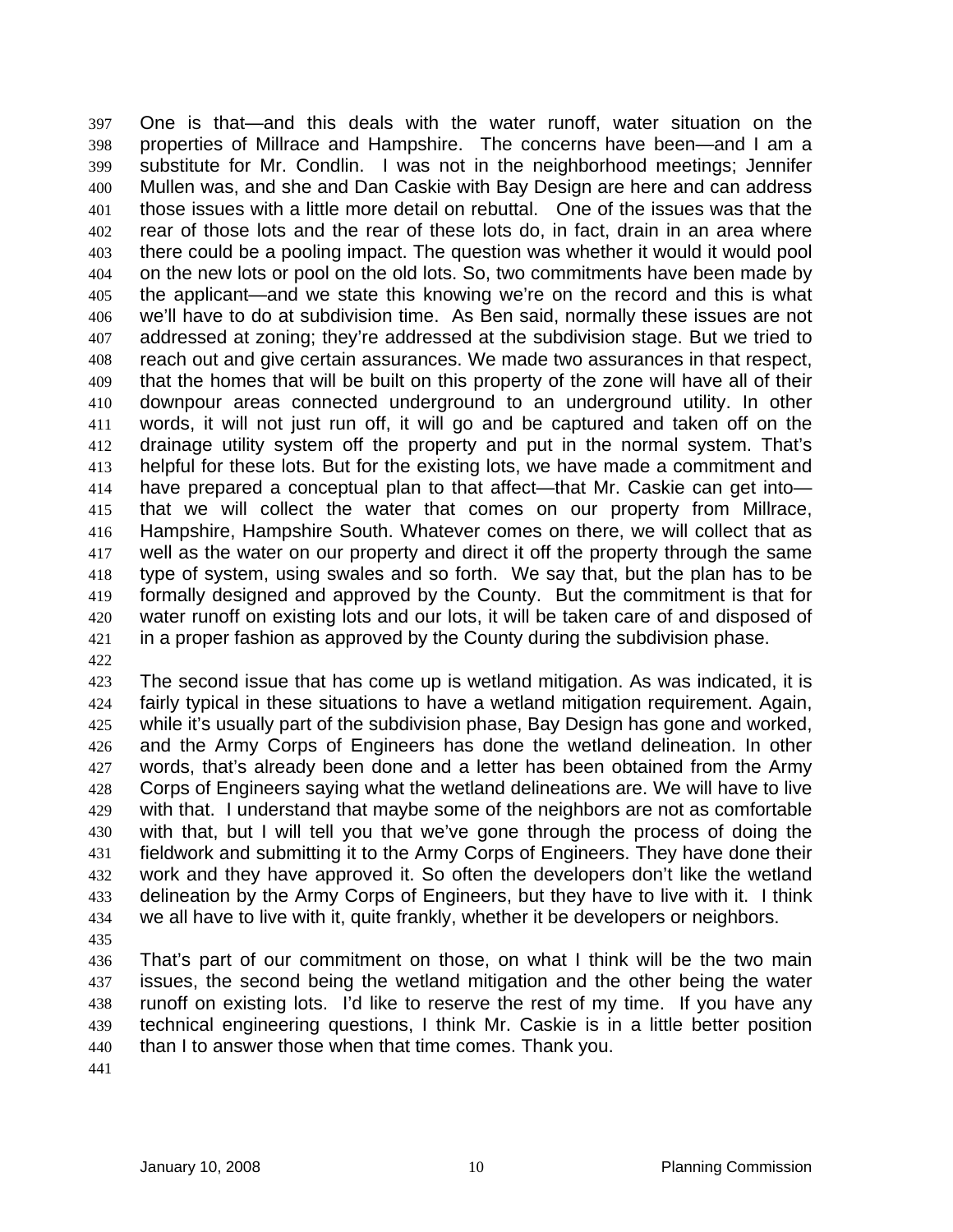Mr. Jernigan - Are there any questions for Mr. Axselle from the Commission? Did you want to hear from Mr. Caskie? 442 443 444 445 446 447 448 449 450 451 452 453 454 455 456 457 458 459 460 461 462 463 464 465 466 467 468 469 470 471 472 473 474 475 476 477 478 479 480 481 482 483 484 485 486 487 Mr. Branin - I think we'll let Mr. Caskie hold off until the reserve time that Mr. Axselle has. Mr. Jernigan - Would you like to hear from the opposition, then? Mr. Branin - The Absolutely. Mr. Jernigan - Ma'am, would you come down please? State your name for the record. Ms. Swart - Can I have someone hand these to you? Mr. Jernigan - Sure. Ms. Swart - First, good evening ladies and gentlemen. My name is Margie Swart and I live at 11069 Old Millrace Terrace, which is Lot 12 on the Millrace Concept Plan before you. I'm not new to this process, as I have attended and participated in many city council meetings and planning meetings in my previous town before moving to my current home in the far West End of Henrico County almost four years ago. So far, I'm delighted to see that these meetings appear to be a lot more civil than where I came from. Locally, I have attended numerous neighborhood meetings regarding different POD applications and other rezoning applications. Fortunately, they have all been withdrawn before they got to this stage. So, even though I'm a new face to most of you, I am not a new face to Mr. Branin, Mr. Sehl, or—I don't see Mr. Coleman. With that, I'll just move right on to the reasons why I think this application should be denied. Requirement Section 19-51, which is the Preliminary Plat Requirements, and Section 19-52, the Application for Approval of the Henrico County Code, have not been met. I have an exhibit to show why. Mr. Branin - Ben, can you also retain one of those and put it up on the screen? Ms. Swart - Section 19-52 states that the preliminary plat shall clearly show the following. Letter F: should clearly show any streams on the plat map. The picture attached to this exhibit is a stream that borders the rezoning application. The applicant titles it, *Non-Tidal Wetlands*. I think it should be more accurately described as a stream. Now, the County has designated this an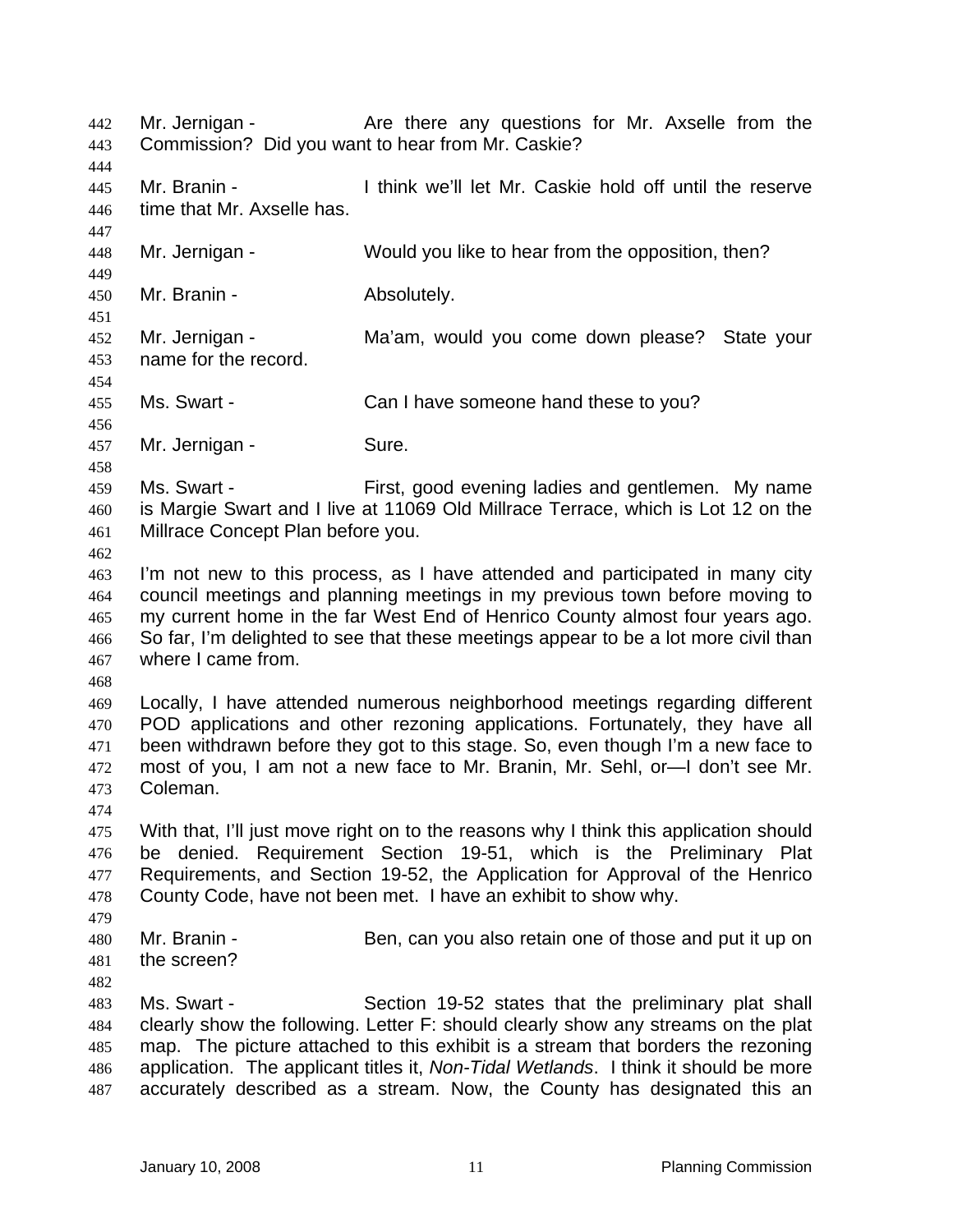intermittent stream. I disagree with that as it does flow year round. My guess is the applicants would tell you that it does flow year round. 488 489

490

491 492 493 494 495 496 497 498 499 500 The second reason I think you should deny this, if you're not convinced because of the first one, is the Army Corps of Engineers has documented that they believe a mistake may have been made in the wetland delineation confirmation letter, and that they need to make another site visit to address the possible error. I have the e-mails from the Army Corps of Engineers that clearly state that after the date that the confirmation letter was sent out that there is quite possibly a mistake on this map. There are three pages there. The first two explain why she thinks she may have made a mistake with the designation. The third one was yesterday morning and states that she has not made the return visit to the site to review her first study.

501

502 503 504 505 506 507 508 509 510 511 The wetland delineation map that was submitted to the Army Corp of Engineers was misrepresentative of the wetland boundaries that were surveyed, flagged, and recorded as documented on the concept map dated August 16, 2007 and the compiled plat showing the subject properties dated August 10, 2007. The concept map that you have before you is a second map, concept map that was done by Bay Design. As you will see on the first one that was done, there are wetlands delineated on the map that aren't present on the map that is currently submitted with their application. Please compare the Bay Design conceptual plat dated August 16<sup>th</sup>, that clearly shows additional wetlands on the site, as does another survey map from Bay Designs that shows the entire two properties.

512

513 514 515 516 The third sheet is the map that was submitted for the wetland delineation permit or confirmation. As you will see, the wetlands that were surveyed and confirmed by the applicant's own engineering firm were not designated on the map that was submitted to confirm the wetlands on the site.

517

518 519 520 521 522 523 524 525 526 The application is not in compliance with the Chesapeake Bay Act and Federal Clean Water Act. What this picture shows on this exhibit is the first picture shows the big 15-foot concrete culvert with the four pipes that the perennial stream—in my estimation—flows into this pond that's on the adjacent property. If you go to the tab, the purple tab on here under the Chesapeake Bay Act—nontidal wetlands associated with lakes, ponds, and other impoundments—either way you look at it—whether you want to call it a perennial stream or not—both require a 100-foot buffer on not just the pond, but also the stream and the wetlands.

527

528 529 530 531 532 533 Through previous leapfrog zoning, Hampshire now consists of more than 250 homes. Sidewalks, trails, open space, tot lots, or other neighborhood amenities simply do not exist. This is a larger view of all the Hampshire neighborhoods that I don't believe you received on the application. This neighborhood just keeps going and going and going. It currently has over 250 homes and you can't find an open space or a common space in the whole neighborhood. Hampshire—I'm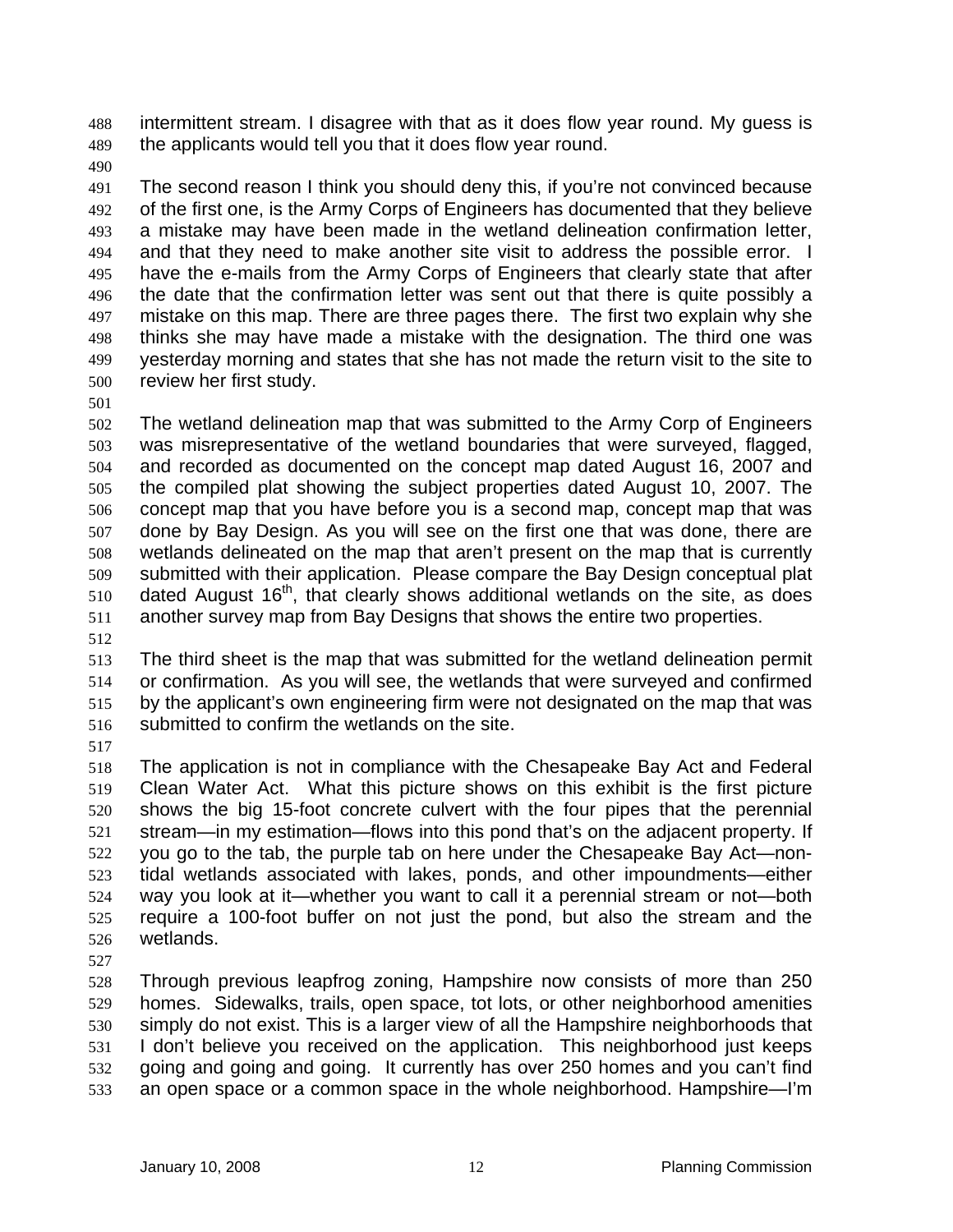sorry. In Millrace, we have 35 homes and we have more so-called common space—even though it's all wetland swamp, it's designated common area—than those entire 250 homes. 534 535 536

537

538 539 540 541 542 543 This rezoning would have a negative impact on drainage in the Millrace neighborhood. The wetland impact areas would create isolated wetland areas on lots in Millrace and Hampshire, impeding much of the nature surface runoff. What I'd like you to look at on this exhibit—I love this map. Someone at the County did this for me. Didn't do it *for* me but helped me out with it. That shows a better relationship to the pond and the stream.

544

545 546 547 548 549 550 551 552 553 554 555 556 Now, the applicant had mentioned that this is exactly like other rezoning requests and we all know no two rezoning requests are exact and identical. I believe it's mentioned somewhere in the application that the stream was used as a boundary for the other rezoning requests, but if you will notice where my note is, notice the buffer on the other lots. That stream has—Well, you can see I don't know how far it is, a couple hundred feet, a hundred feet, fifty feet; I don't know what it is. But the lots with that rezoning are farther away from the stream. I also highlighted my lot where I am in Millrace. If you see, the whole back portion of my lot is designated wetlands. If this rezoning request is approved, the applicant is suggesting that they will impact the wetlands right there at the corner of my property. It will create a mess. I have a pretty good streambed, if you will, that runs through there when we get some heavy rain.

557 558 559 560 561 562 563 564 565 566 567 568 569 Mr. Emerson - Ms. Swart, you are over your 10 minutes. Ms. Swart - Okay. I have one more argument, but I hope I don't need it. Mr. Branin - The Text of Time to request that Ms. Swart have another two minutes. Mr. Jernigan - **Okay.** Ms. Swart - Thank you. The final reason that I don't believe you should grant this request is impacting wetlands to place a home has proved

570 571 572 573 detrimental to at least one adjacent property owner. A lawsuit with the builder was initiated, and other time-consuming and costly measures were needed to fix problems created by such a large wetland impact. I have an exhibit for that, if you'd like to see that.

574 575

576

Mr. Branin - What was the exhibit again, please?

577 578 579 Ms. Swart - The exhibit for that is a home inspection sheet that was done on a lot that's adjacent not to the Hanna property, but to the Whitehorn property. I must say—I counted them the other day. There are probably at least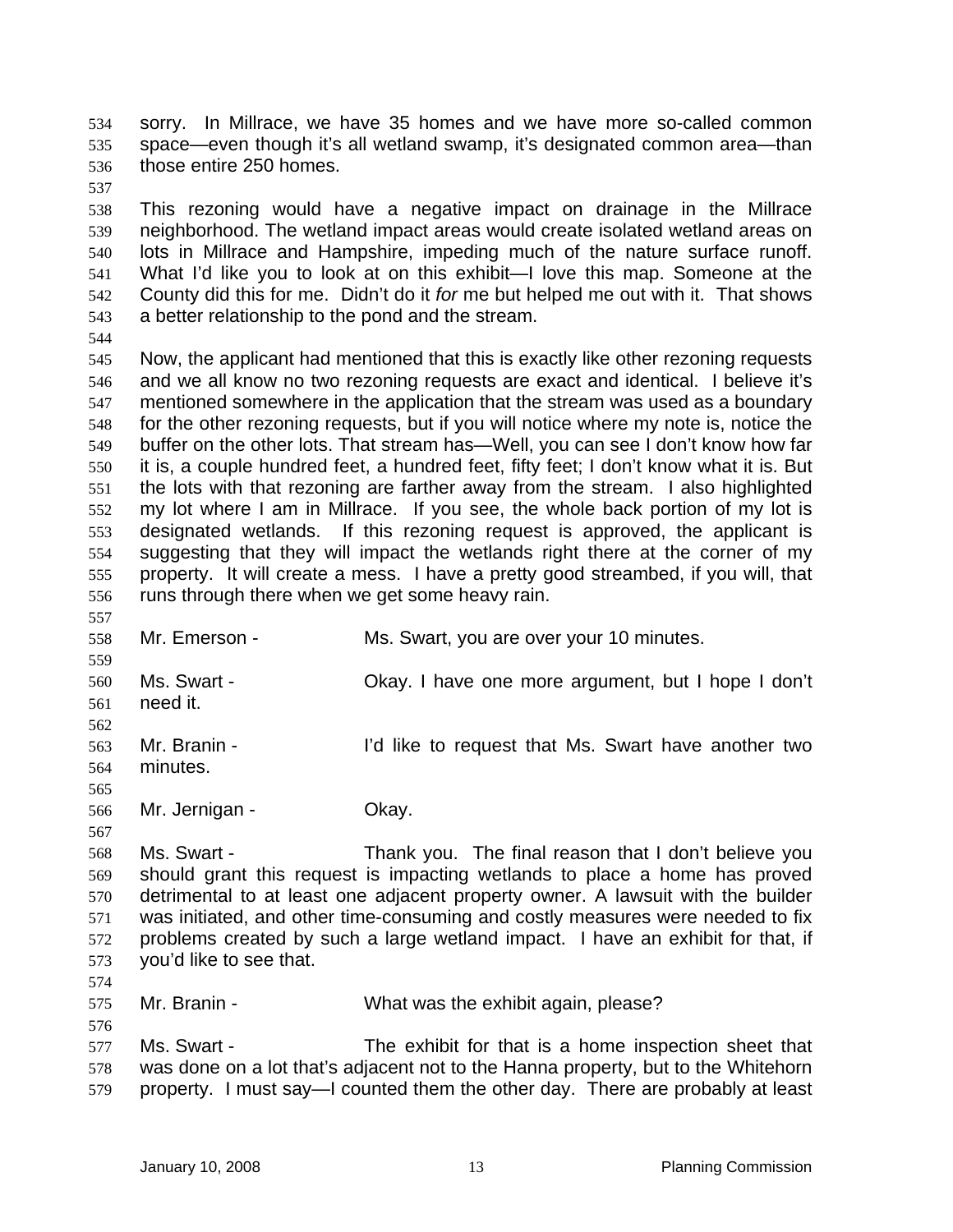a handful of Millrace lots that back up to the Whitehorn property that all have wetlands on the back. They're farther up on the Whitehorn property, but nonetheless, they are properties that have been rezoned. This inspection sheet talks about the standing water. Based on your photograph, there is standing water very close to the house. In conclusion, there is a major problem with water at the back of the house which is adjacent, abuts this property that's requesting rezoning. This water may cause settlement of the foundation and rotting of the floor framing. The drainage issues should have been corrected before a permit was issued to build this house. Extensive work will now be needed to control the water at the back of the property. It is essential that drainage work be completed in order to prevent settlement of the house foundation. 580 581 582 583 584 585 586 587 588 589 590

591

592 593 594 595 596 597 598 599 600 601 602 Real quickly. I had seven of these pictures and I don't know if you can see it from here, but this is a home that my husband and I owned 10, 12 years ago. This was three years after we had lived in this home. We didn't experience any water or drainage problems in our home until an adjacent development was built. After three years, we had quite a bit of damage to our basement. Fortunately for us, the developer realized some mistakes were made. They came in and put a whole new French drain system around our home. Insurance paid for, of course took care of the damage to our finished basement, but I still had the headaches and the time that something like this caused. I tell you that just so you will see and hear why I took so much time and money, and I'm so passionate about this case. Thank you.

603

605

609

612

616

620

604 Mr. Jernigan - Mr. Sehl, could we see those photographs?

606 607 608 Mr. Branin - Mr. Sehl, I'm going to ask a question that, Ms. Swart, you may know as well. The County has just received from the Corps the new floodplain map. Are you familiar with it?

- 610 611 Ms. Swart - The Summark of I know it's just down off Barnsley a little bit that is a C-1.
- 613 614 615 Mr. Branin - The My question was—and I may need help from Mr. Sehl or Ms. Moore—in this proposed rezoning is there any floodplain, and if there is, is there any floodplain that actually touches the wetlands? Mr. Sehl?
- 617 618 619 Mr. Sehl - Mr. Branin, I have not pulled up the map since the floodplain maps were adopted. I could get that answer for you, but I don't have that right now. I don't believe so.
- 621 Mr. Branin - Ckay.
- 622 623 624 Ms. Swart - The floodplain is off this map, but it is contiguous with this stream and the wetlands.
- 625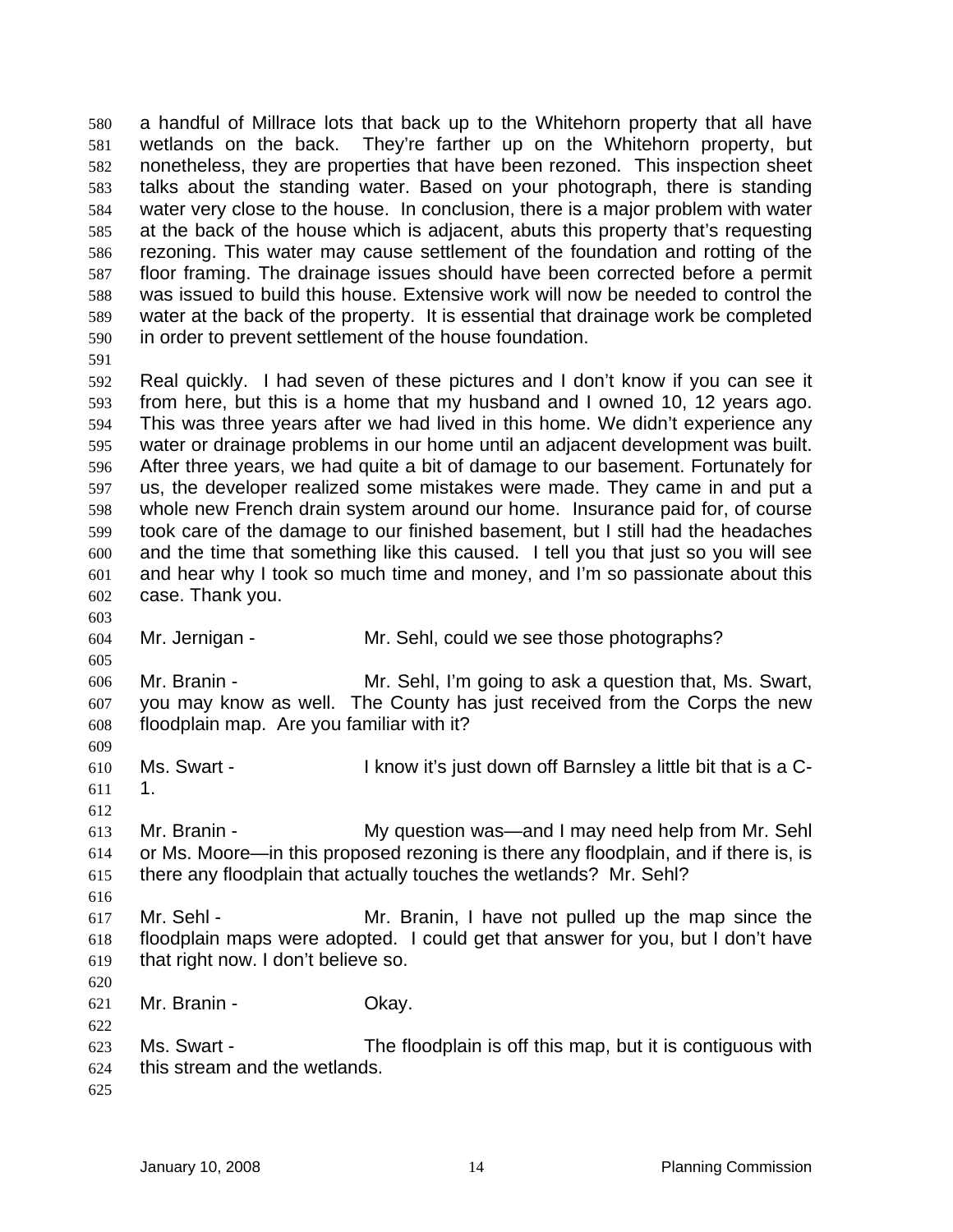| 626                                                                | Mr. Branin -                                                                                                                                                                                                                                                                                                                                                                                                                                                                                                                                                                                                                     | But these properties are not-                                                                                                                                                                                                                                                                             |  |
|--------------------------------------------------------------------|----------------------------------------------------------------------------------------------------------------------------------------------------------------------------------------------------------------------------------------------------------------------------------------------------------------------------------------------------------------------------------------------------------------------------------------------------------------------------------------------------------------------------------------------------------------------------------------------------------------------------------|-----------------------------------------------------------------------------------------------------------------------------------------------------------------------------------------------------------------------------------------------------------------------------------------------------------|--|
| 627<br>628                                                         | Ms. Swart -                                                                                                                                                                                                                                                                                                                                                                                                                                                                                                                                                                                                                      | No, they are not.                                                                                                                                                                                                                                                                                         |  |
| 629<br>630                                                         | Mr. Branin -                                                                                                                                                                                                                                                                                                                                                                                                                                                                                                                                                                                                                     | -actually in-                                                                                                                                                                                                                                                                                             |  |
| 631                                                                |                                                                                                                                                                                                                                                                                                                                                                                                                                                                                                                                                                                                                                  |                                                                                                                                                                                                                                                                                                           |  |
| 632<br>633                                                         | Ms. Swart -                                                                                                                                                                                                                                                                                                                                                                                                                                                                                                                                                                                                                      | These properties are not in the floodplain.                                                                                                                                                                                                                                                               |  |
| 634                                                                | Mr. Branin -                                                                                                                                                                                                                                                                                                                                                                                                                                                                                                                                                                                                                     | Okay, thank you.                                                                                                                                                                                                                                                                                          |  |
| 635<br>636                                                         | Mr. Glover -                                                                                                                                                                                                                                                                                                                                                                                                                                                                                                                                                                                                                     | Is this considered wetlands or a floodplain?                                                                                                                                                                                                                                                              |  |
| 637<br>638                                                         | Mr. Emerson -                                                                                                                                                                                                                                                                                                                                                                                                                                                                                                                                                                                                                    | I believe that's wetlands, Mr. Glover.                                                                                                                                                                                                                                                                    |  |
| 639<br>640                                                         | Mr. Glover -                                                                                                                                                                                                                                                                                                                                                                                                                                                                                                                                                                                                                     | There is no floodplain attached to this?                                                                                                                                                                                                                                                                  |  |
| 641<br>642<br>643                                                  | Mr. Emerson -<br>recall any floodplain.                                                                                                                                                                                                                                                                                                                                                                                                                                                                                                                                                                                          | According to our review from Public Works, I don't                                                                                                                                                                                                                                                        |  |
| 644<br>645<br>646<br>647<br>648<br>649<br>650<br>651<br>652<br>653 | Ms. Swart -<br>According to my talks with the Chesapeake Bay<br>people at CBLAD, the document I gave you that's a number of pages that should<br>be included with the 100-foot buffer, a vegetated buffer and be left as-is, many<br>counties, including Henrico, were not applying the rules and the regulations and<br>the guidelines properly. That's why they came up with this document on I believe<br>it's dated July 17 <sup>th</sup> . My first initial with them was back at that time and he said,<br>"You know, I just came from a meeting with Henrico County and we went over<br>these guidelines and procedures." |                                                                                                                                                                                                                                                                                                           |  |
| 654                                                                | Mr. Jernigan -                                                                                                                                                                                                                                                                                                                                                                                                                                                                                                                                                                                                                   | Mr. Branin, do you have any more questions?                                                                                                                                                                                                                                                               |  |
| 655<br>656<br>657<br>658                                           | Mr. Branin -<br>your presentation.                                                                                                                                                                                                                                                                                                                                                                                                                                                                                                                                                                                               | Not for Ms. Swart. Ms. Swart, thank you so much for                                                                                                                                                                                                                                                       |  |
| 659                                                                | Mr. Jernigan -                                                                                                                                                                                                                                                                                                                                                                                                                                                                                                                                                                                                                   | Are there any more questions for Ms. Swart?                                                                                                                                                                                                                                                               |  |
| 660<br>661<br>662<br>663                                           | Mr. Archer -<br>condition exist all the time?                                                                                                                                                                                                                                                                                                                                                                                                                                                                                                                                                                                    | Ms. Swart, could you tell us, in Exhibit 4, does that                                                                                                                                                                                                                                                     |  |
| 664                                                                | Ms. Swart -                                                                                                                                                                                                                                                                                                                                                                                                                                                                                                                                                                                                                      | This one? All the time.                                                                                                                                                                                                                                                                                   |  |
| 665<br>666                                                         | Mr. Archer -                                                                                                                                                                                                                                                                                                                                                                                                                                                                                                                                                                                                                     | That was not following a rain or anything.                                                                                                                                                                                                                                                                |  |
| 667<br>668<br>669<br>670<br>671                                    | Ms. Swart -                                                                                                                                                                                                                                                                                                                                                                                                                                                                                                                                                                                                                      | No, this was just taken on Saturday, January $5th$ , as<br>were—All the pictures that you have were taken since I received open—or you<br>call it-I called it "open records" where I used to live. A FOIA was forwarded to<br>me from Army Corps on Friday, and because of that, I went out and took some |  |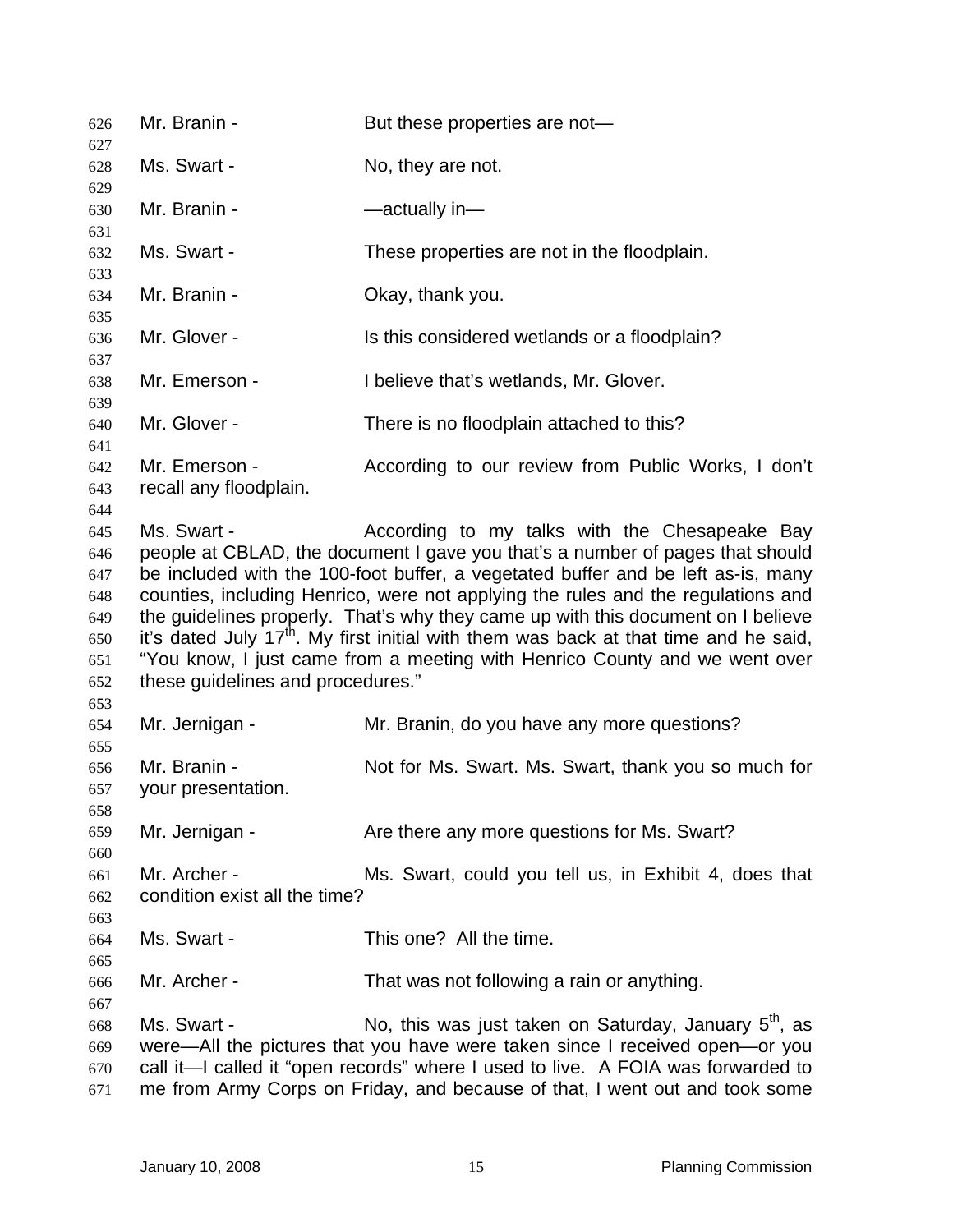pictures. Actually, I do have some pictures of wetlands, the green signs. The tape is still up that shows wetlands where they mysteriously disappeared on this most recent plat that's in front of you. I don't know if you noticed how they show on the first plat that I gave you dated August  $16<sup>th</sup>$ . I actually have pictures with the green signs and the tape. I don't know where they went. What I see what happened is because they weren't included on the application to the Army Corps, when she came out she didn't walk that portion. She said she drove up Hames Lane to the Hanna property and walked the property down, but never went to Peavey Street. She said, "Looks like I need to come out to Peavey Street and access the property through that street." But of course they're coming out to confirm wetlands that are delineated on a map. Those wetlands weren't shown on the applicant's map. 672 673 674 675 676 677 678 679 680 681 682 683

684

685 686 687 688 689 690 691 Then back to the August  $15<sup>th</sup>$  map we had a neighborhood meeting and expressed all these concerns about wetlands, and water, and drainage, and then what do they do? They come back with this most recent map and put a house on Lot 9 and impact—I mean if a plat's going to be approved, my recommendation is to at least approve the first one. It's a better situation. Then you're not plugging up and isolating my wetlands by impacting what would be on Lot 6. I just don't understand why they came back with the map that they did.

692

693 694 695 696 697 698 699 If you get the 100-foot buffers and the now 45-foot buffers that are now Henrico ordinance, which I understand was changed because of the problems in Millrace. Outside of my home, I have wetlands 10 feet outside of my bedroom window. Unless these wetlands went somewhere, all these houses wouldn't be able to be placed and built back there. I am just so disheartened. I'm just very saddened that unless someone who's so passionate takes the time and the energy to research this finds it out.

700

703

709

711

713

701 702 Mr. Jernigan - Ms. Swart, I want to thank you for your presentation. Are there any questions for Ms. Swart?

704 705 Mr. Archer - What was your address, Mr. Swart? I'm sorry.

- 706 707 Ms. Swart - I'm at 11069 Old Millrace. It's Lot 12.
- 708 Mr. Jernigan - Thank you, ma'am.
- 710 Ms. Swart - Thank you. You're welcome. Thank you.
- 712 Mr. Jernigan - Mr. Branin, who do you want to hear from?
- 714 715 Mr. Branin - Twould say we could hear from Mr. Axselle, but I'm sure he's going to refer a lot of those to Mr. Caskie.
- 716
- 717 Mr. Jernigan - I'm sure.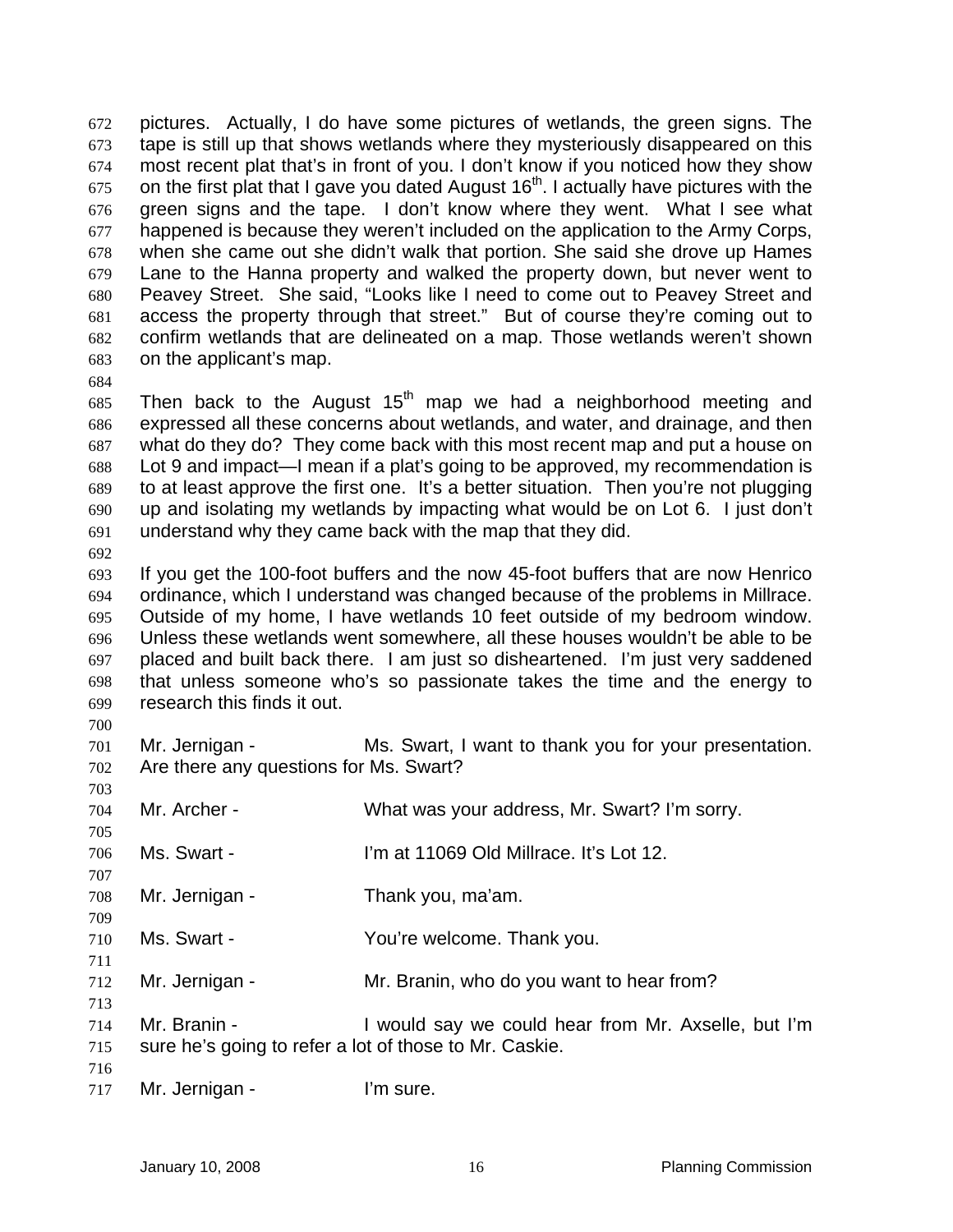718

719 720 Mr. Branin - So, why don't we ask them both to come down and we'll hear what they have to see. Ms. Swart, thank you again.

721 722 Mr. Axselle - **I** don't know why you all thought I would defer to Mr.

- 723 Caskie.
- 724 725 726 Mr. Branin - When I looked up and remembered that it was you here, I said no, no, no, we need to bring them both down.
- 727

751

754

728 729 730 731 732 733 734 735 736 737 738 739 740 741 742 743 744 745 746 747 Ms. Axselle - A couple of comments and then I will ask Dan to address the more specific. Ms. Swart should not apologize for her passion. It's her property and she should be diligent on this. We try to be diligent, too. A couple of areas of disagreement, of course. We don't see any violation of Chesapeake Bay. We do think the designation the County has given is appropriate. But most importantly I think her real issue is the floodplain and whether the floodplain designation was done right. I haven't seen the exhibit, but I accept her word that the Army Corps of Engineers may have made a mistake and they want to look at it. And they should. We have no objection to that. They should look at it and determine it. We will have to accept it; she'll have to accept it. The fact is that—two things. One, this is appropriate land use, appropriate zoning. It's the same zoning that they have on all of their property, the adjacent property. Two, we'll have to comply with all the County, and State, and Federal requirements when it comes to wetlands, floodplains, and those types of things. That's normally done at a subdivision stage. I think her passion will, in fact, ensure that you—has heightened the County's awareness and our awareness. We've been heightened in our awareness. We try to do these things. But it will have to continue on as we go through the latter stages of this phase. With that, I would ask Dan maybe to address some specifics from her comments.

- 748 749 750 Mr. Caskie - Good evening. I'm Dan Caskie with Bay Design Group. Should I just go through the laundry list that I wrote down, or do you have questions of me?
- 752 753 Mr. Branin - Mr. Jernigan, I'm sure he has a laundry list, so I don't have any questions.
- 755 Mr. Jernigan - All right, let's hear it, Dan.

756 757 758 759 760 761 762 763 Mr. Caskie - Chay. There seem to be a revolving questions regarding the wetlands and how we established those. Typically, what we do, and what has been used for a number of the neighborhood meetings, was one of our early sketches. We take that from the County GIS. We use the County topo and we ballpark wetlands kind of as a worst case before many of our wetlands folks go out there. We do our layouts based on that. That's what was used with one of the original neighborhood meetings and that was the sketch that you saw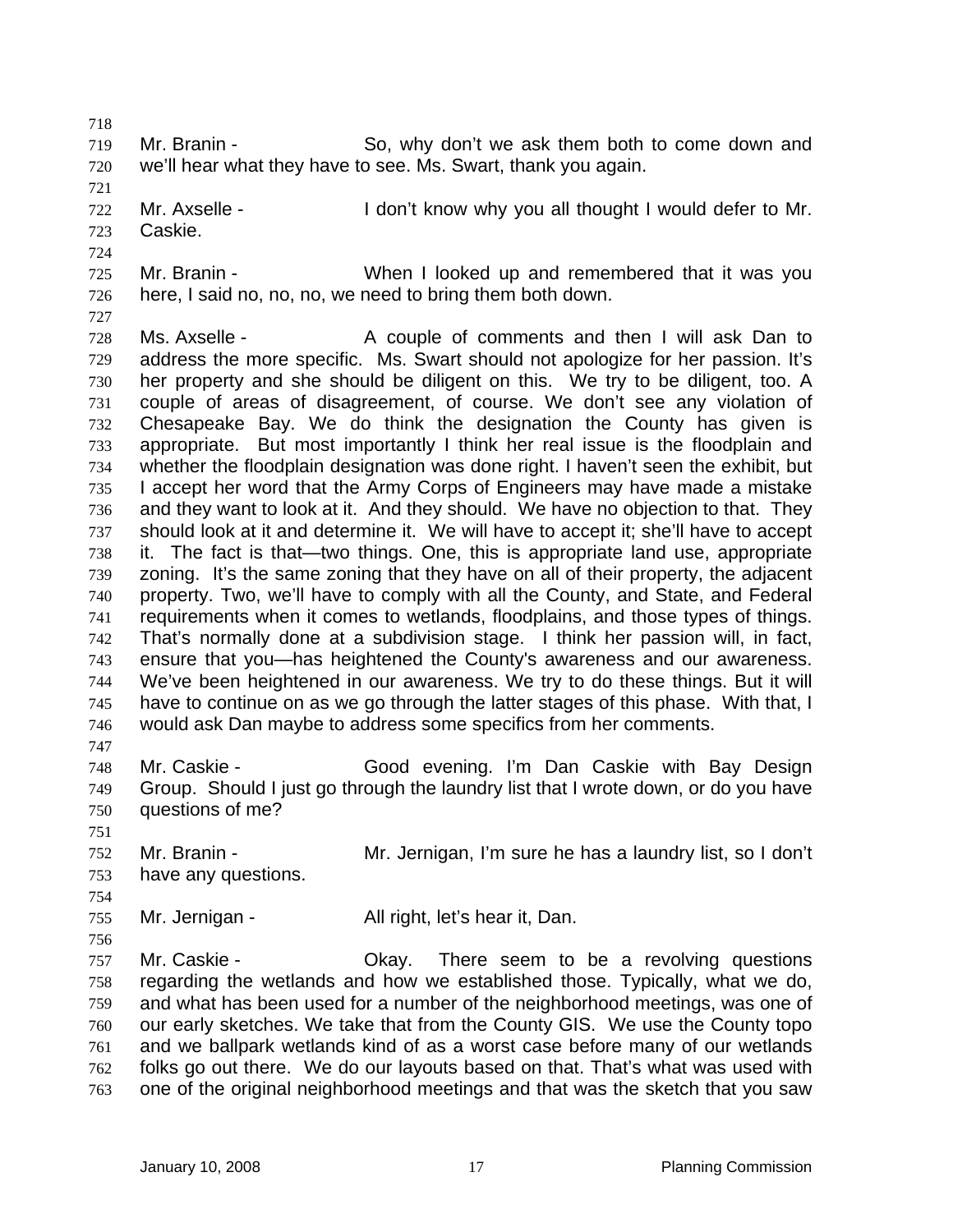up there with the wetlands that run up the side next to Peavey Street. Sometime during that process, we saw that the wetlands were coming into question and that they were pretty tight, so we decided to go ahead—the developer actually decided to go ahead and have our person flag the wetlands and get the Corps out there. What she does is she goes and flags, does borings, puts flags on the trees, and sends all of this information, a packet, to the Corps, and the Corps assigns somebody. It was Elaine Holley. Elaine then set up a meeting with our girl, Katie Perkins, and she and Katie went out there and walked the property. Actually, Elaine added some wetlands to the property, added some wetlands to the flagging that Katie had done. 764 765 766 767 768 769 770 771 772 773

774

775 776 777 778 779 780 781 782 783 To say that the Corps rep didn't really look at the property I think is inaccurate. The property is bounded by privacy fencing on three sides, and then we have the wetlands down at the bottom. It's very easy. It's only a 10 or whatever, 10- or 12-acre parcel, however large it is. It's very easy to figure out where you are on the property and it only takes about 20 minutes or so to walk it. It's not like they're out in the middle of a 200-acre parcel. Elaine Holley is pretty savvy about missing wetlands. She doesn't typically miss those. We have a confirmation, a Corps confirmation. We believe it's correct and that's what we go with. Until we hear something differently, that's what we go with.

784

785 786 787 788 789 790 791 792 The wetlands that are shown on this exhibit are field located wetlands. It's a field boundary. All the lots are computed so it's a lot tighter than you typically even see, at zoning time anyway. There was a question regarding whether or not this was an RPA. It's not an RPA. The RPA stops on a subdivision, I checked the subdivision plats. It stops down on Millrace Creek at Hampshire Section 3. It does not come up. It doesn't come up through Hampshire 4. It simply doesn't continue up the stream. It's not around the pond. This is not an RPA wetland. Robin Wilder has been out there and determined the same.

793

794 795 796 797 798 There was a question regarding open and common space. There actually is quite a bit of open and open common space in the Hampshire's and Estates of the Hampshire. We did those subdivisions, so I happen to know that. Also, we have a fair amount of common area in this subdivision, considering the number of lots that we have.

799

800 801 802 803 804 805 806 807 808 809 Let's see, the drainage issue. All of the lots in Millrace and Hampshire South drain towards us and Hampshire. Actually, we gave Mr. Branin a quick drainage map of how we felt like we could adequately handle the drainage. We intend on picking up their drainage, and really it's the drainage coming from these folks' lots. It's coming from their houses. It's actually coming from the roads, the house, the roof drains, when they backwash their pools—all of that water is coming down towards our property. We intend on picking that up with swales and actually a pipe system with inlets that runs along the perimeter of Millrace and Hampshire. We believe that along Hampshire South, we can handle that with some swales, but if we need an additional inlet or two back there, we can do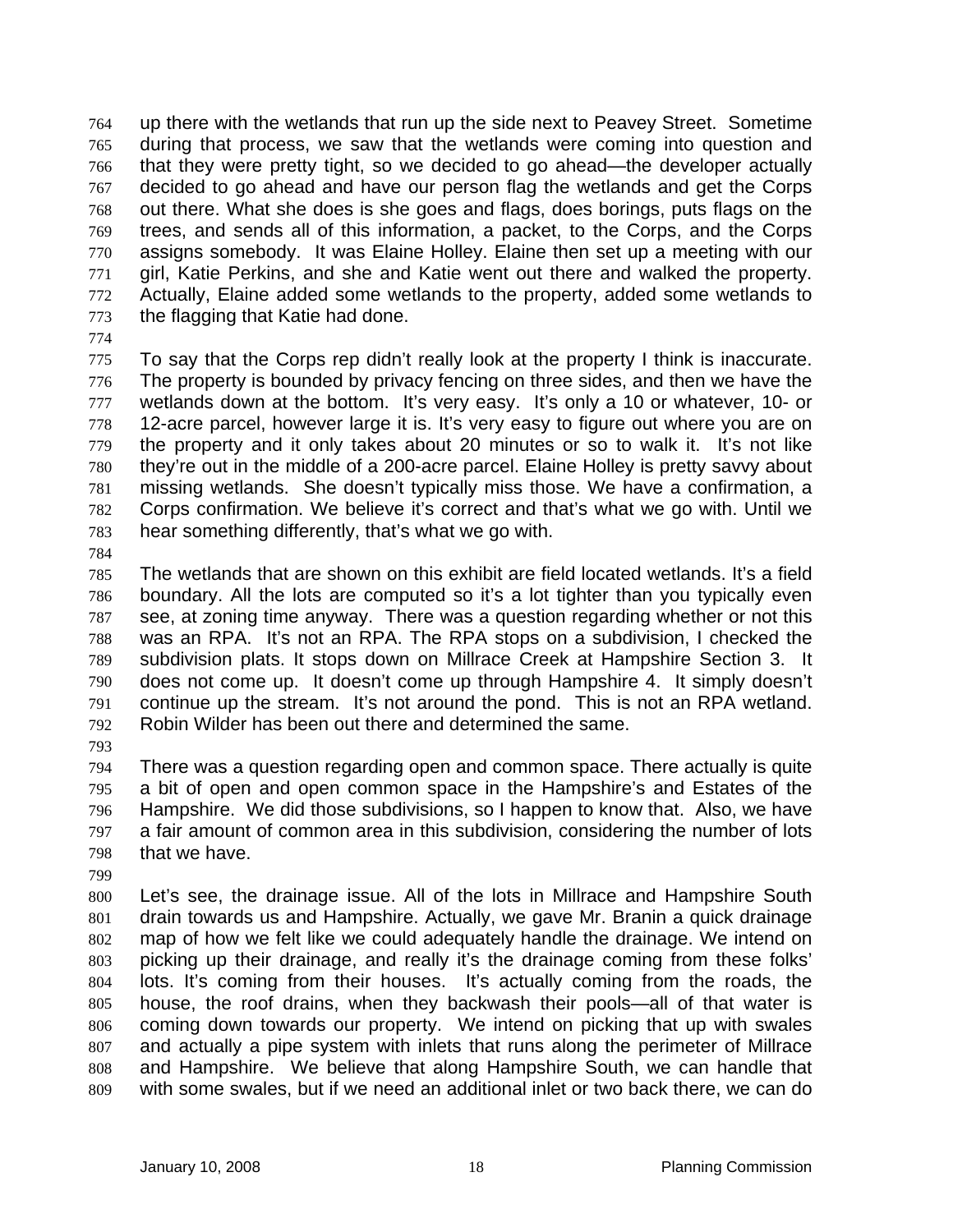| 810<br>811 | that. One of the reasons that Millrace has drainage problems is because they did<br>not run any hard-pipe system back there. They just graded it all to us and let it |                                                                                        |  |
|------------|-----------------------------------------------------------------------------------------------------------------------------------------------------------------------|----------------------------------------------------------------------------------------|--|
| 812        |                                                                                                                                                                       | go. We intend on fixing that out of necessity, because we don't want all of our        |  |
| 813        | folks being flooded as well.                                                                                                                                          |                                                                                        |  |
| 814        |                                                                                                                                                                       |                                                                                        |  |
| 815        |                                                                                                                                                                       | She made a comment about one of the adjacent lots in Millrace having                   |  |
| 816        |                                                                                                                                                                       | foundation problems. Actually, that lot I believe she's talking about, there were      |  |
| 817        |                                                                                                                                                                       | two or three lots right there that are on top of where a large sediment pond was.      |  |
| 818        |                                                                                                                                                                       | It could be that they didn't compact that thing correctly.                             |  |
| 819        |                                                                                                                                                                       |                                                                                        |  |
| 820        |                                                                                                                                                                       | I guess that's everything that I had written down. Are there any questions?<br>I'll be |  |
| 821        | happy to answer anything.                                                                                                                                             |                                                                                        |  |
| 822        |                                                                                                                                                                       |                                                                                        |  |
| 823        | Mr. Branin -                                                                                                                                                          | Mr. Chairman, I have a couple.                                                         |  |
| 824        |                                                                                                                                                                       |                                                                                        |  |
| 825        | Mrs. Jones -                                                                                                                                                          | And I have a couple.                                                                   |  |
| 826        |                                                                                                                                                                       |                                                                                        |  |
| 827        | Mr. Branin -                                                                                                                                                          | Dan, Robin Hamlin came out?                                                            |  |
| 828        |                                                                                                                                                                       |                                                                                        |  |
| 829        | Mr. Caskie -                                                                                                                                                          | Robin Wilder.                                                                          |  |
| 830        |                                                                                                                                                                       |                                                                                        |  |
| 831        | Mr. Branin -                                                                                                                                                          | Wilder rather? Isn't there a scale that they do that it's                              |  |
| 832        | so many points?                                                                                                                                                       |                                                                                        |  |
| 833        |                                                                                                                                                                       |                                                                                        |  |
| 834        | Mr. Caskie -                                                                                                                                                          | There is, there is. I'm not an RPA expert, but I do                                    |  |
| 835        |                                                                                                                                                                       | know that it's extremely unusual to have an RPA downstream, and then no RPA,           |  |
| 836        |                                                                                                                                                                       | and then an RPA above that, which is what would be the case if she determined          |  |
| 837        |                                                                                                                                                                       | that there was an RPA on us. There is no RPA on the pond downstream or                 |  |
| 838        |                                                                                                                                                                       | anything as you go all the way down. Actually, it's 100 feet off Millrace Creek        |  |
| 839        |                                                                                                                                                                       | and that's it. It doesn't come up this. There's a swale that runs all the way up to    |  |
| 840        |                                                                                                                                                                       | us, a drainage relief that runs from us all the way down to Millrace Creek. The        |  |
| 841        |                                                                                                                                                                       | RPA does not follow that up towards us. It stops 100 feet up the swale.                |  |
| 842        |                                                                                                                                                                       |                                                                                        |  |
| 843        | Mr. Branin -                                                                                                                                                          | Okay.                                                                                  |  |
| 844        |                                                                                                                                                                       |                                                                                        |  |
| 845        | Mr. Caskie -                                                                                                                                                          | I have the subdivision plats, copies of those here, if                                 |  |
| 846        | you want to see those.                                                                                                                                                |                                                                                        |  |
| 847        |                                                                                                                                                                       |                                                                                        |  |
| 848        | Mr. Branin -                                                                                                                                                          | All right. I have no further questions.                                                |  |
| 849        |                                                                                                                                                                       |                                                                                        |  |
| 850        | Mrs. Jones -                                                                                                                                                          | I have a few, if you don't mind.                                                       |  |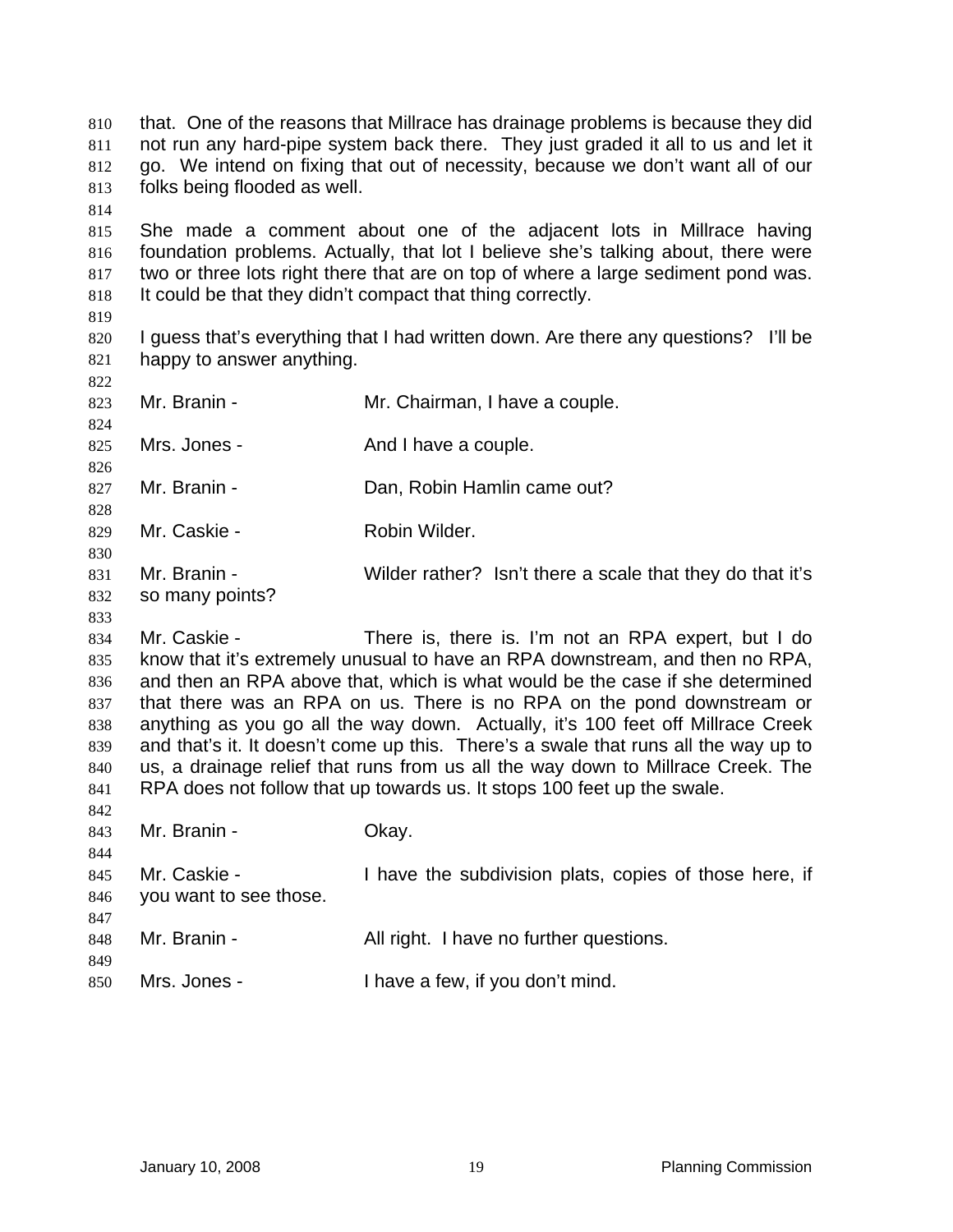851 Mr. Caskie - Sure. 852 853 854 855 856 857 858 859 860 861 862 863 864 865 866 867 868 869 870 871 872 873 874 875 876 877 878 879 880 881 882 883 884 885 886 887 888 889 890 891 892 893 894 895 Mrs. Jones - Dan, I honestly almost feel as if I'm listening to a debate here. I'm trying to absorb the information I'm getting in a lot of this. I've heard that the representative has not been out to the site and needs to have more time to evaluate for the Corps. You're telling me it's all done, and there's an approval letter, and it's a finished thing. Mr. Caskie - We do have an approval letter and Ben has a copy of that. Mrs. Jones - Looking at these e-mails, is there not an intention for Elaine Holley to go back out and re-walk the site? Mr. Caskie - She does intend to come out there and look at a specific area. Mrs. Jones - So we really don't have the bottom line yet. Mr. Caskie - Maybe not. Mrs. Jones - That's one thing. Secondly, the RPA, and you're talking about the 100-foot buffer with that. Upstream from that. Obviously, skipping around with having it, not having it, and then having it doesn't make a lot of sense, but it could be related to topography, could it not? Mr. Caskie - Typically it isn't. I have never seen an RPA start and stop like that. Mrs. Jones - Well clearly I'm not an engineer, that's why I'm asking you. Mr. Caskie - **And I'm not an expert on RPA's.** I'm certain it may have happened, but it's pretty clear that the RPA—If it was around the pond, then I think it may be a— Mrs. Jones - The Mrs. Holley can make that determination, right? Mr. Caskie - Excuse me? Mrs. Jones - Ms. Holley would be the one to-Mr. Caskie - No, Robin, Robin Wilder. That RPA is actually County controlled.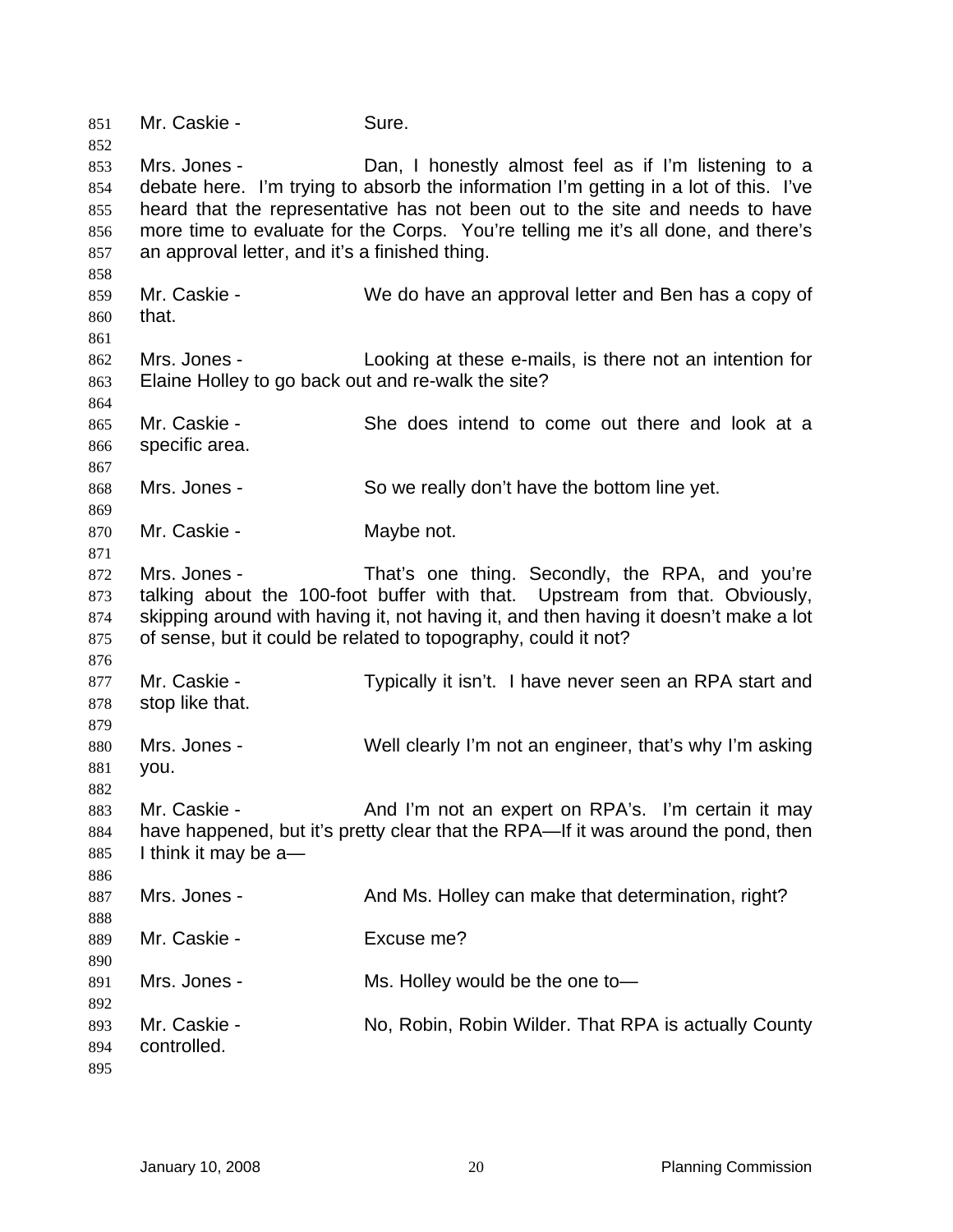Mrs. Jones - Okay. The common area. Again, I'm hearing from Ms. Swart that there are no common areas that really function as common areas because of the wetlands' qualities that are a part of these areas. You're telling me there are many and you've been involved with creating them. I'm just telling you the conflict I'm having here. 896 897 898 899 900

902 Mr. Caskie - **I** understand.

904 905 906 907 908 909 910 911 Mrs. Jones - The swale issue. Over in a project in my district, a swale was the solution for an area with difficult drainage. I want to know how you plan to handle this, because in that particular case, the swale as created by the developer has yet to meet the expectations of the County. The little inlets are sometimes difficult to keep in operating order and free of debris, and this kind of thing. Here, the entire system is really going to be very dependent on a smooth operation here along this property line. How can you create that so that it will work well and continue to work well?

912

901

903

913 914 915 916 917 918 919 920 921 922 923 Mr. Caskie - Well, there are minimum slopes that the County requires on these swales. If you flatten the swales out more than what their minimum slopes are, you have to do a paved ditch. So, they do have minimum slopes and I don't know if the one that you're talking about, if they maintained those minimums or not. If you don't, you end up getting standing water and it doesn't typically flow. There is quite a bit of fall across this, from one side of this property to the other, so I feel like we can get the slope that we need to get the water to run through, which is at least 2% on swales. Also, we're going to add two or three inlets and these are going to be large yard inlets. They're not going to be the small plastic. They're going to be VDOT size inlets. A four-by-four inlet is what it's going to be.

924

926

925 Mrs. Jones - **Maintained by the property owners?** 

927 928 Mr. Caskie - Those will actually be public inlets, I believe. I believe those will be handling public water.

929

930 931 932 933 Mrs. Jones - Ckay. Again, the problem foundation, you're telling me it's probably due to one cause and then, of course, there's speculation it might be due to another cause. I don't know. I'm listening to both of you and, again, I have no way to judge.

- 934
- 935 936 937 938 939 Mr. Caskie - The Really, all of the homebuilders that we're dealing with these days are getting geotechs to do some borings and make recommendations on their foundations before they build them because of past problems that other folks have had. They're not risking it anymore.
- 940 941 Mrs. Jones - The very last comment I have, basically, is just a comment as to why we are getting into all of this at rezoning, as opposed to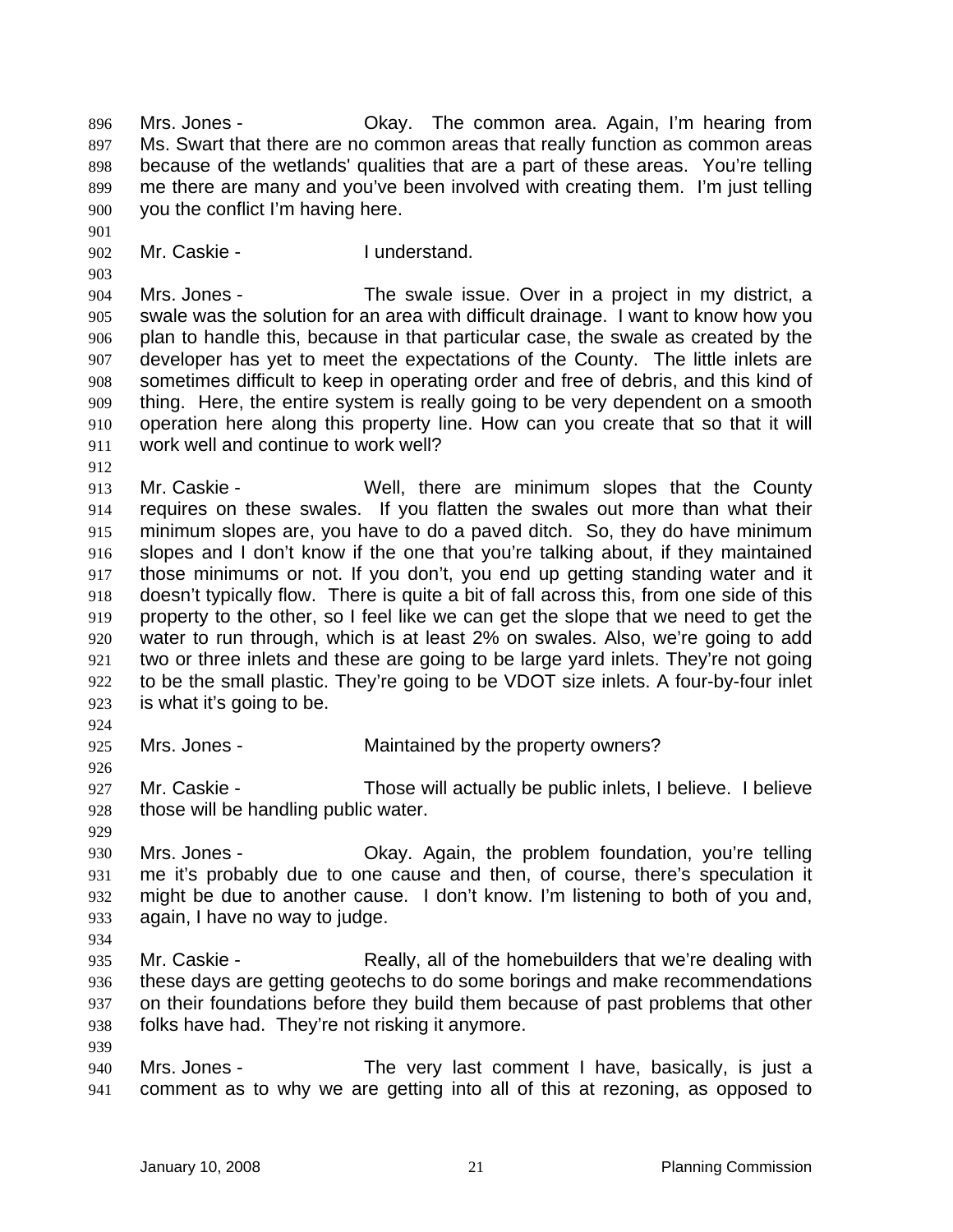having this be part of the subdivision discussion. I think there is a very important reason why, in my mind at least, and I wanted to let you know why I think it's important. The zoning density allowed on this property will be the first consideration for the eventual build-out here of this development. If we're going to allow the number of lots that are being proposed here, we need to be prepared to know what those impacts are. Fewer lots might mean fewer impacts. There are all kinds of things to consider and that's why it's within our purview now to discuss this, in my view. 942 943 944 945 946 947 948 949 950 951 952 953 954 955 956 957 958 959 960 961 962 963 964 965 966 967 968 969 970 971 972 973 974 975 976 977 978 979 980 981 982 983 984 985 986 987 Mr. Caskie - Sure. Mr. Jernigan - Dan, the approval letter that you had is from the Corps? Mr. Caskie - Yes sir. Mr. Jernigan - What's the date on that? Elaine Holley hasn't been back out there. They're aware— Mr. Caskie - She has not been back out there. She said that she was going to come back in 30 days or so. That was maybe 15 or 20 days ago. Mr. Jernigan - But they still gave you an approval letter knowing that she had made these comments? Mr. Caskie - She gave us a Corps confirmation and then the adjacent neighbor called I guess Elaine Holley and questioned her about it. Then, for some reason, Elaine decided she was going to come back out there. Mr. Jernigan - Ckay. So the approval letter is dated prior to her-Mr. Caskie - That's correct. Mr. Archer - The Mr. Caskie, I have one question because I'm just terrible at reading topo maps. You indicated a while ago that the drainage would flow towards your project. Mr. Caskie - The drainage does flow towards our project. Mr. Archer - Okay. In looking at the zoning map, it appears that the drainage, the normal drainage flows from northeast to southwest. Is that about right? Mr. Caskie - That's correct. Mr. Archer - Ckay.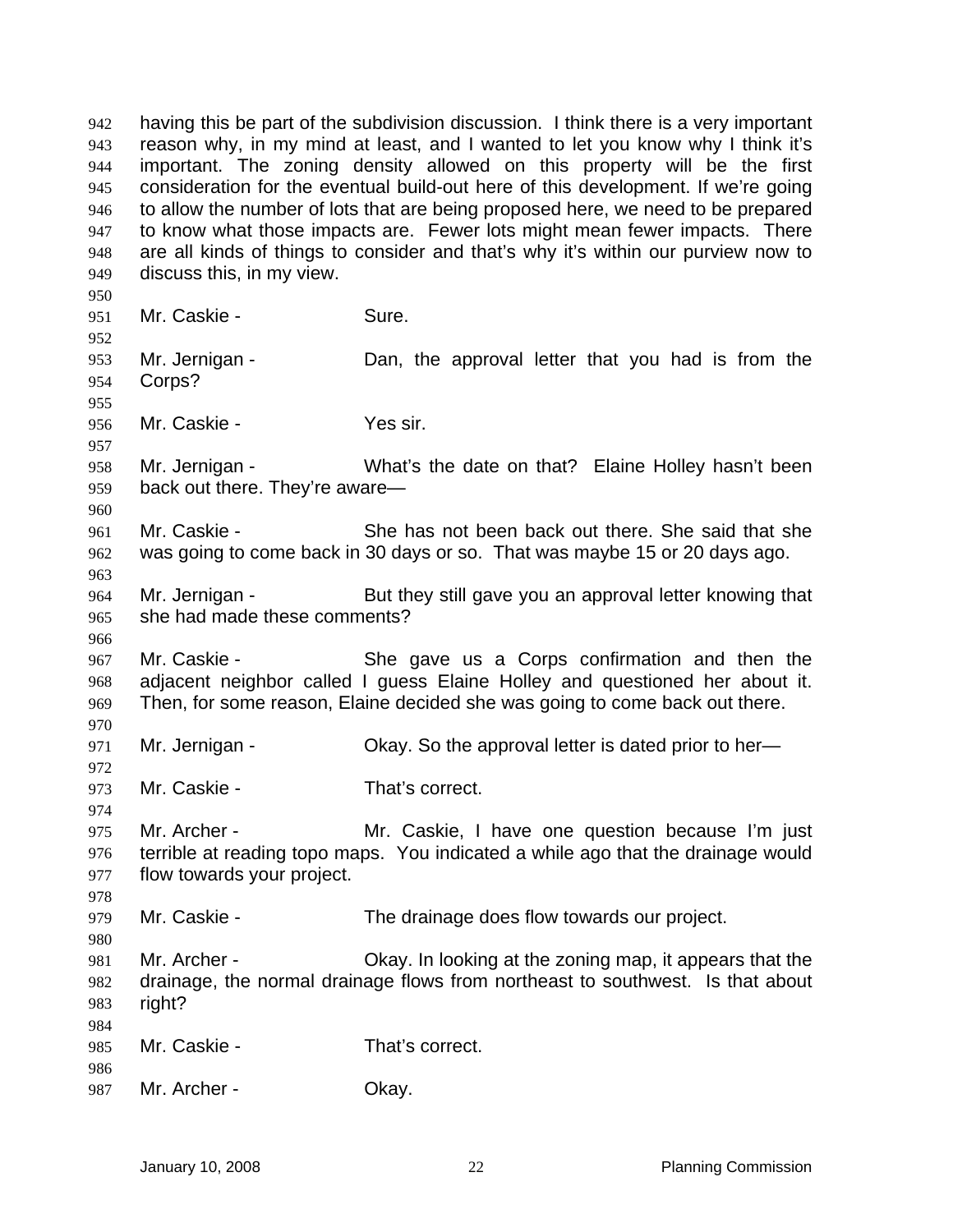988

991

994

996

1001

1004

1006

1008

989 990 Mr. Caskie - **Pretty much straight to the back of their lots is they** way they've graded all of their lots.

992 993 Mr. Vanarsdall - In this photograph here, does that look like it might almost be stopped up?

995 Mr. Caskie - The Solid School Sn't that the pond?

997 998 Mr. Archer - Yes, I think so.

999 1000 Mr. Caskie - There's a downstream pond. It's directly downstream of us.

1002 1003 Mr. Jernigan - The Are you okay? Are there any other questions for Mr. Caskie from the Commission?

1005 Mr. Branin - Thave none, Mr. Chairman. I'm ready when you are.

1007 Mr. Jernigan - Ckay. Thank you, Dan.

1009 1010 1011 1012 1013 1014 1015 1016 1017 1018 1019 1020 1021 1022 1023 1024 1025 1026 1027 1028 1029 Mr. Branin - The Ladies and gentleman that are in the audience from the neighborhood adjacent, you know that the decision that will be made at this hearing is not a decision that is acted upon, it's a recommendation that goes forward to the Board of Supervisors. The Board of Supervisors make the final decision on zoning. Okay? If for some reason this case did go forward to them and was approved by them, it would then go to POD, which is when a lot of these issues, as Mr. Axselle and as Dan both stated, are usually handled, in subdivision and POD. I requested a lot of this information up front because of my concerns in regards to your neighborhood, what the quality of this development would be, and what the results of this development would be on both your neighborhood and the people that are moving in blindly in the future. We say real estate agents do a very good job notifying people, but a lot of times they don't, which a lot of people in Millrace told me. They had no idea how wet it was until they actually moved in. With that in mind, I'm going to move for denial of this case, which will allow and motivate, I'm sure, Mr. Axselle and Dan to get the Army Corps out there to prove your point. It is a recommendation for denial, and it will give you all an opportunity to get your information together or satisfy the neighborhood's information in that time period before it gets to the Board of Supervisors. You may have a different outcome at the Board of Supervisors. Mr. Chairman, I move for denial of C-40C-07, Courtenay Fisher for Boushra and Edna Hanna and Donald and Shearin Whitehorn.

| 1031 | Mr. Jernigan - | Do we have a second? |
|------|----------------|----------------------|
|      |                |                      |

1032

1030

1033 Mrs. Jones - Second.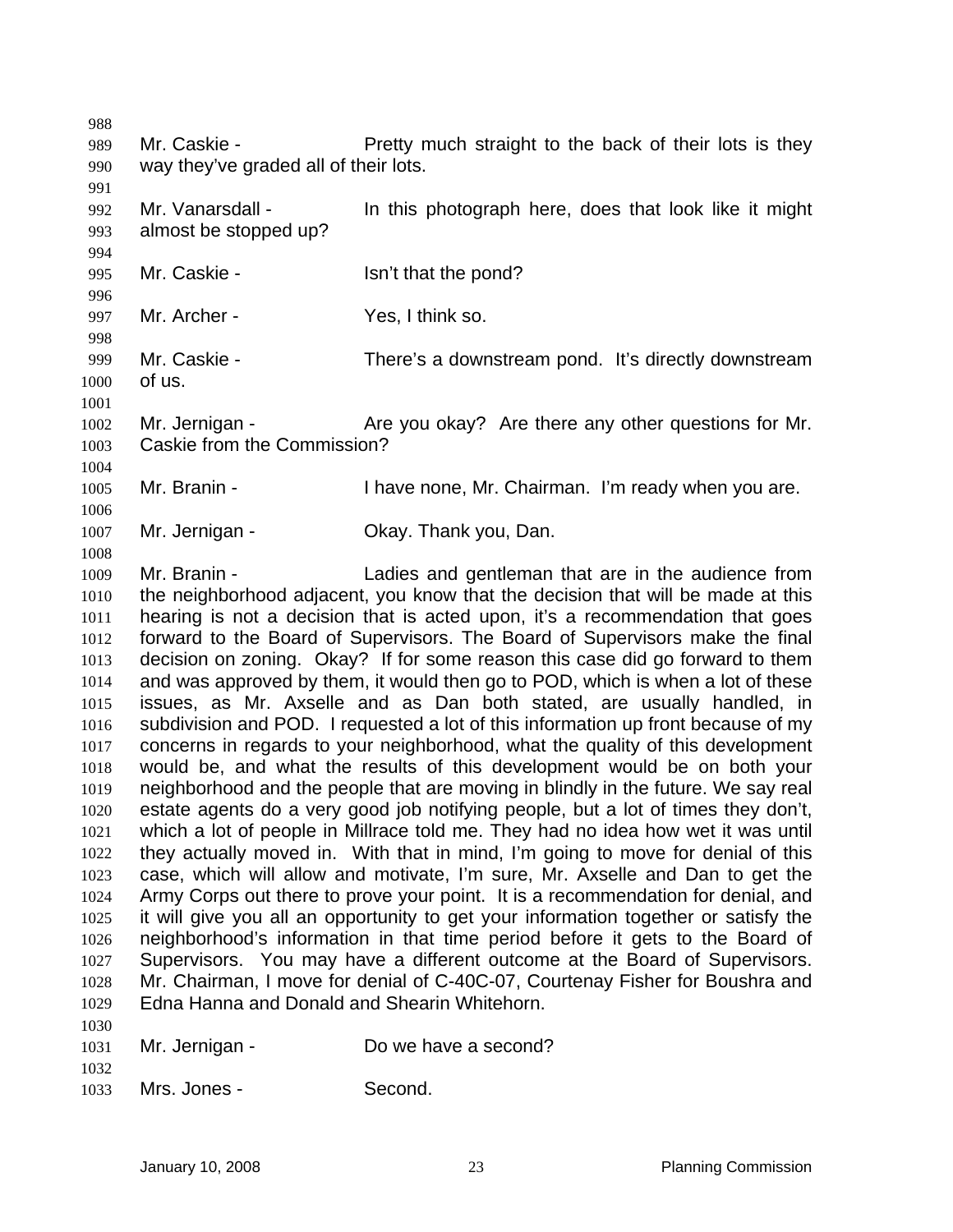1035 1036 1037 Mr. Jernigan - **Motion for denial made by Mr. Branin**, seconded by Mrs. Jones. All in favor say aye. All opposed say no. The ayes have it; the motion carries. The case is denied.

1039 1040 **REASON:** Acting on a motion by Mr. Branin, seconded by Mrs. Jones, the Planning Commission voted 5-0 (one abstention) to recommend the Board of Supervisors **deny** the request because the proposed density and layout would have potential adverse impacts to drainage, wetlands and other natural areas. 1041 1042 1043

1045 1046 1047 1048 1049 1050 1051 1052 1053 1054 1055 **P-1-08 Charles H. Rothenberg for Bon Secours - Richmond Health System**: Request for a Provisional Use Permit under Sections 24-55(c), and 24-122.1 of Chapter 24 of the County Code to permit the conversion of a 30,000 square-foot retail building (formerly Ukrop's supermarket) to medical offices. A Provisional Use Permit is required to permit an office building exceeding 15,000 square-feet of floor area in a B-1 District. The site is located on part of Parcel 745-742-8604, on the north line of Patterson Avenue (State Route 6), approximately 412 feet east of its intersection with N. Gaskins and Gaskins Roads. The existing zoning is B-1 Business District. The Land Use Plan recommends Commercial Concentration and Environmental Protection Area.

1056

1060

1062

1034

1038

1044

1057 1058 1059 Mr. Jernigan - Is there any opposition to P-1-08, Charles H. Rothenberg for Bon Secours – Richmond Health Systems? There is no opposition. Mr. Sehl?

1061 Mr. Sehl - Thank you, Mr. Chairman.

1063 1064 1065 1066 1067 This is a request for a Provisional Use Permit to allow the conversion of a currently vacant grocery store into a medical office facility. The B-1 Business District requires a Provisional Use Permit for office buildings over 15,000 square feet in size. You have just received revised conditions, which incorporate one change since the issuance of the staff report.

1068

1069 1070 1071 1072 The subject property is zoned B-1 and was previously occupied by a Ukrop's grocery store. An aquarium store currently operates in a leased tenant space in the western portion of the building. This tenant would remain. Bon Secours is planning to lease the remaining building to operate as a medical office facility.

1073

1074 1075 1076 1077 1078 The medical office facilities, consisting of approximately 23,000 square feet, would be developed consistent with this layout plan which shows the internal breakdown of office space. The applicant is proposing a general practice physician's office, an express care facility, an imaging laboratory, and a timeshare facility for physician visits.

1079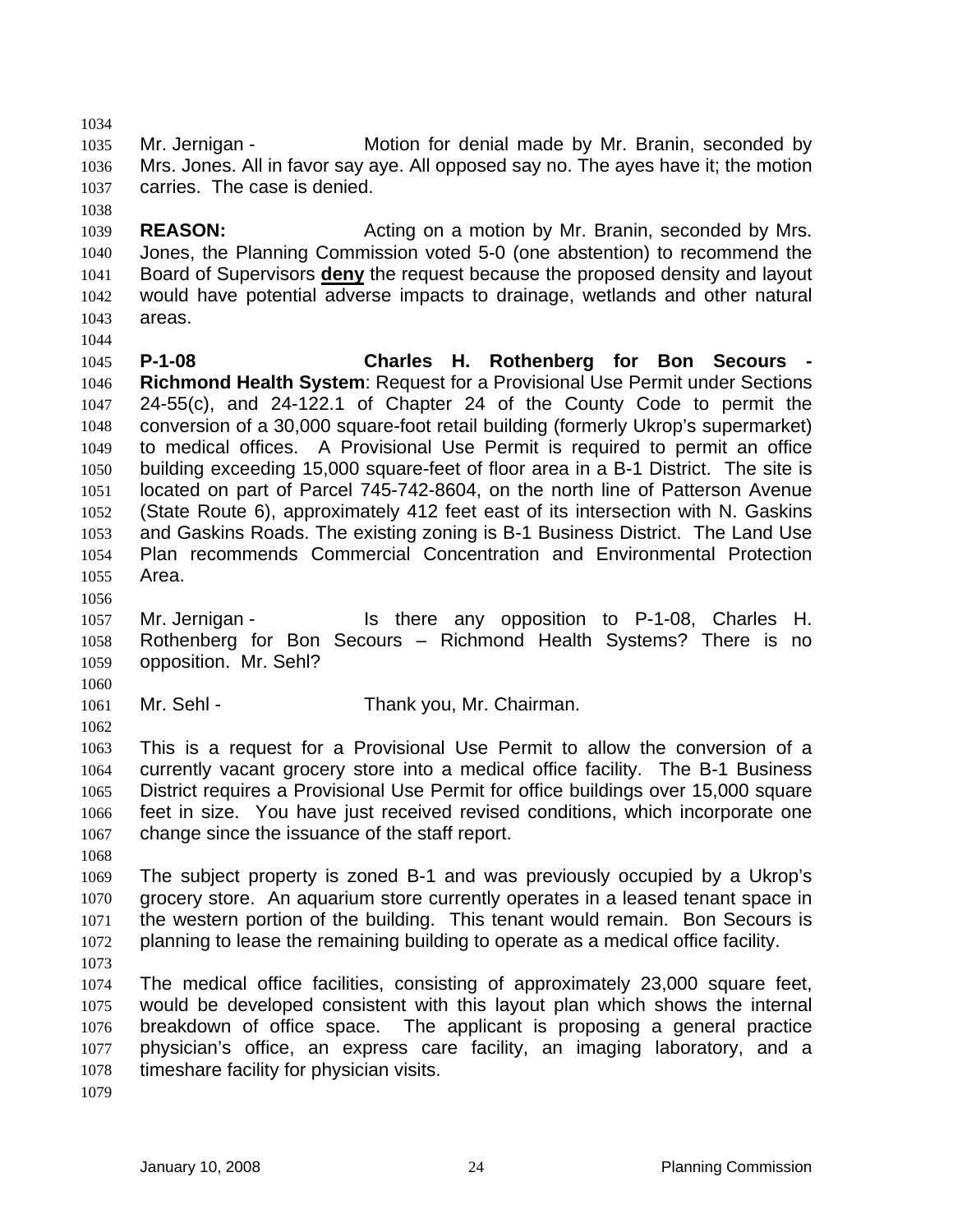The applicant submitted this architectural elevation which shows the proposed improvements to the façade of the building. The existing building would be altered to provide for the courtyard shown on this elevation. Additional architectural enhancements would also be provided. 1080 1081 1082 1083 1084 1085 1086 1087 1088 1089 1090 1091 1092 1093 1094 1095 1096 1097 1098 1099 1100 1101 1102 1103 1104 1105 1106 1107 1108 1109 1110 1111 1112 1113 1114 1115 1116 1117 1118 1119 1120 1121 1122 1123 The existing structure, under the zoning regulation for shopping centers in the B-1 District, could operate as a retail facility with no additional approvals. The proposed use is anticipated to be less intense, and impacts to adjacent properties should not increase with this request. Additionally, the re-use of the vacant building and the proposed exterior improvements would provide services not otherwise available in this area of the County. Staff recommends this request be approved, subject to conditions 1 through 9 as provided to you this evening. Staff notes that condition number three has been amended to further describe the condition's intent regarding landscaping and lighting plans in order to address the concerns of adjacent residents. This concludes my presentation, and I would be happy to try to answer any questions you might have at this time. The applicant's representative is also available. Mr. Jernigan - Ckay. Are there any questions for Mr. Sehl from the Commission? Mrs. Jones - I have no questions for Mr. Sehl. Are there time limits involved with the revised conditions? Mr. Sehl - No. Mrs. Jones - No, not at all. Okay. Mr. Jernigan - The Mrs. Jones, would you like to hear from the applicant? Mrs. Jones - I would like him to come forward for a moment and discuss with me a few things. Mr. Rothenberg - Mr. Chairman, members of the Commission, my name is Chuck Rothenberg. Good evening. Mr. Branin - Good evening, Charles. Mr. Rothenberg - Chuck Rothenberg is fine, or call me Charles. I'll answer to both.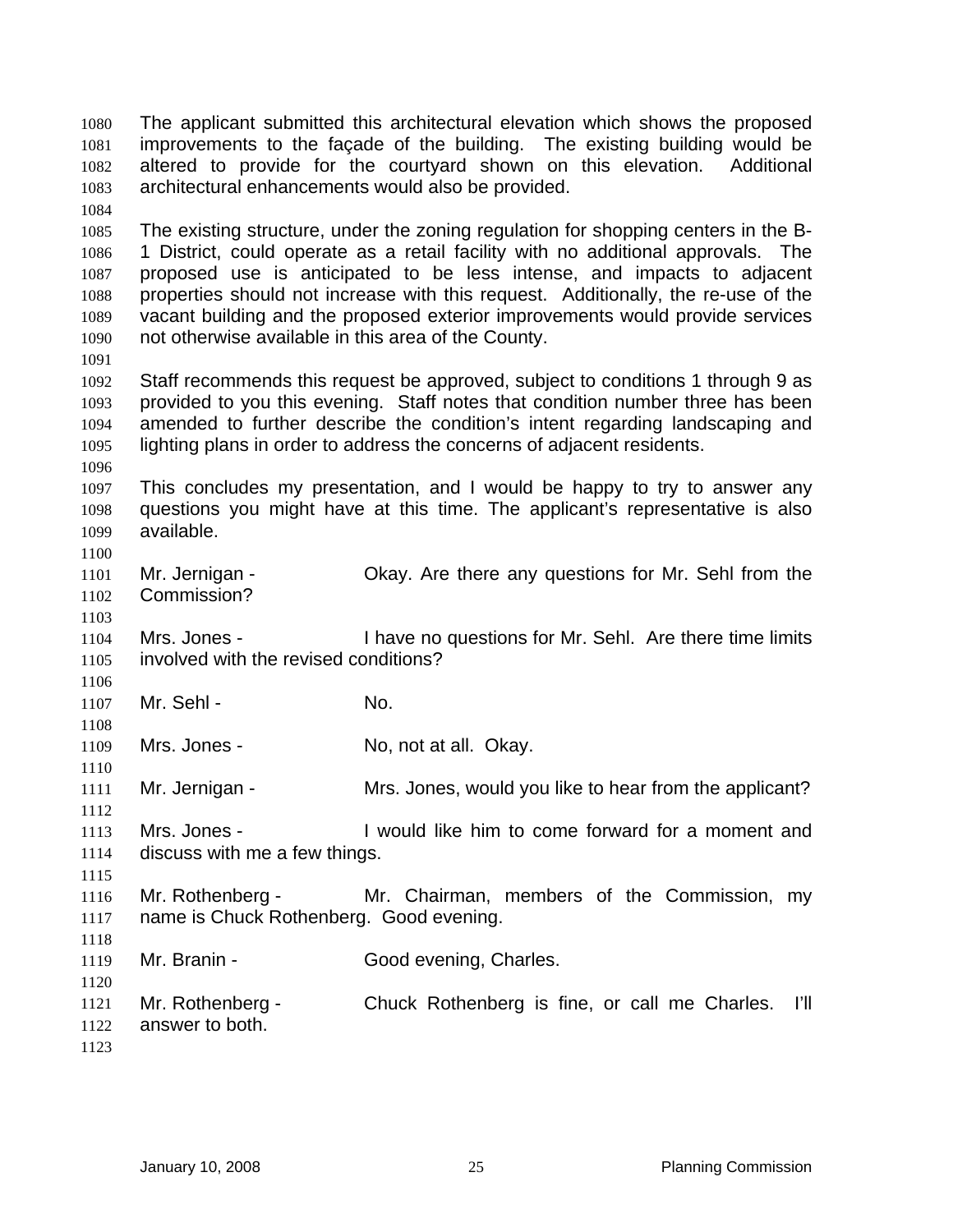Mrs. Jones - Good evening, Mr. Rothenberg. I just wanted to confirm that you have reviewed these revised conditions and these are all of the things that we have discussed in terms of neighborhood input. 1124 1125 1126

1128 1129 1130 1131 Mr. Rothenberg - Yes ma'am. We reviewed those conditions and those are acceptable to Bon Secours. We want to thank the residents who showed up for our community meeting, and you, Mrs. Jones, and the staff for their input and guidance as well.

- 1133 1134 1135 Mrs. Jones - The general timeframes for this I just wanted to confirm. We're hoping that this could be accomplished this year. Is that what you think?
- 1136 1137 1138 Mr. Rothenberg - The goal would be to have it up and running by the end of this year. That's a bit of a challenge, but that would be the goal.

1140 1141 1142 1143 1144 1145 1146 1147 1148 Mrs. Jones - I certainly won't drag this out because I think we've had wonderful reception from the neighborhood. I think they're very happy with the use the redevelopment will bring. This is something that is certainly going to be well used, I think, in this part of the West End. It fills a real need. Plus, Bon Secours has offered a very attractive plan. I do want to tell you that I have had several calls from people in the area saying how excited they were when they heard that this was coming along. All of this makes my job really easy. Your cooperation, your client's cooperation has led to what I hope will be a very nice project.

1150 1151 1152 1153 I know Kim Vann will be happy to hear this. The only thing that we might talk about a little bit later is how to make that back parking lot as beneficial a situation as we can with lighting and after-hours situations. I am quite pleased with the layout and quite pleased with the project. Thank you for working with us.

1155 Mr. Rothenberg - Thank you.

1127

1132

1139

1149

1154

1156

1159

1157 1158 Mr. Jernigan - The Are there any other questions for Mr. Rothenberg from the Commission? There was no opposition, Mrs. Jones.

1160 1161 1162 1163 Mrs. Jones - There was not, as a matter of fact. I would like to move that P-1-08, Charles H. Rothenberg for Bon Secours - Richmond Health Systems, be forwarded to the Board of Supervisors with a recommendation for approval.

1164 1165 1166 1167 1168 1169 Mr. Emerson - With conditions as suggested? Mrs. Jones - Yes sir. Mr. Vanarsdall - Second.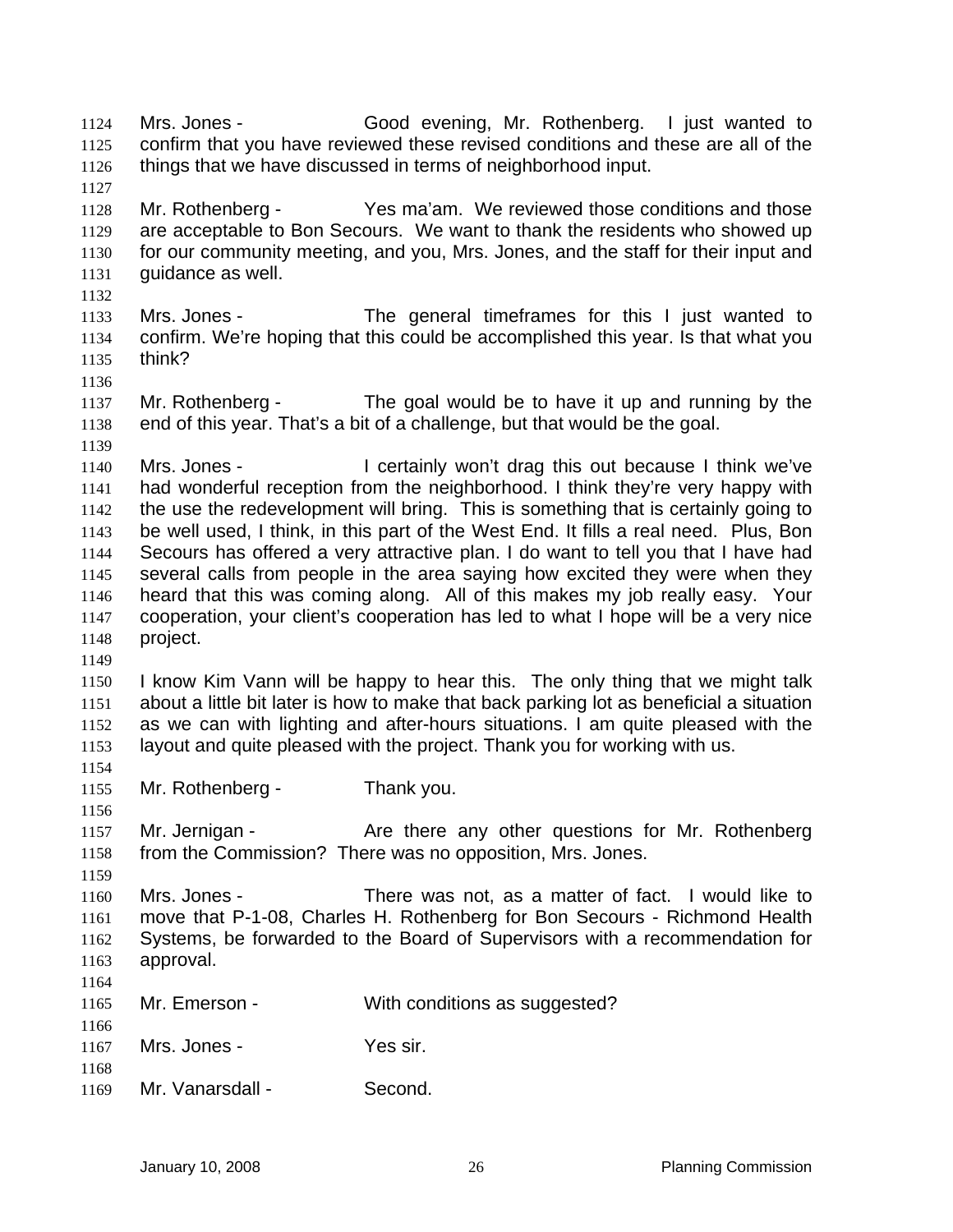1170 1171 1172 1173 1174 1175 1176 1177 Mrs. Jones - Revised conditions dated January 9, 2008. Mr. Jernigan - Motion by Mrs. Jones, seconded by Mr. Vanarsdall. All in favor say aye. All opposed say no. The ayes have it; the motion passes. **REASON: Acting on a motion by Mrs. Jones, seconded by Mr. REASON:** Vanarsdall, the Planning Commission voted 5-0 (one abstention) to recommend the Board of Supervisors **grant** the request because it is reasonable in light of the existing zoning on the property, would provide added services to the community, and when properly regulated by the recommended conditions, it would not be expected to adversely affect the public health, safety, welfare and values in the area. 1178 1179 1180 1181 1182 1183 1184 1185 1186 1187 1188 1189 1190 1191 1192 1193 1194 1195 1196 1197 1198 1199 1200 1201 1202 1203 1204 1205 1206 1207 1208 1209 1210 1211 1212 1213 1214 1215 Mr. Jernigan - Mr. Secretary? Mr. Emerson - Yes sir, Mr. Chairman. Mr. Chairman, the next items on your agenda are two discussion items, one noting that the Capital Improvement Program will be on your February agenda, and that the Commission needs to schedule your meeting at 6 p.m. because the Manager and his staff do come and present that document to the Commission. Our proposal is that you would schedule at your next meeting a public hearing to consider the FY 2008-2009 through FY 2012-2013 Capital Improvement Program for February  $14<sup>th</sup>$  at 6 p.m. Mr. Vanarsdall - Mr. Secretary, does that include dinner at 5:00? Mr. Emerson - We can work that out if you'd like that, yes sir. Mr. Vanarsdall - We're going to put you through a test now. Mr. Emerson - We can work that out for you, if you'd like that. Mrs. Jones - You do realize this is Valentine's Day. Mr. Emerson - Tunderstand, yes. We certainly can provide dinner for you if you'd like to come in at 5:30. Mr. Vanarsdall - Do you need a motion to do the 6:00? Mr. Emerson - Yes sir, we do. Mr. Vanarsdall - All right. I move that on February 14, 2008, we set the time of 6 p.m. for the Capital Improvement Program, the CIP presentation, and the dinner at 5:00.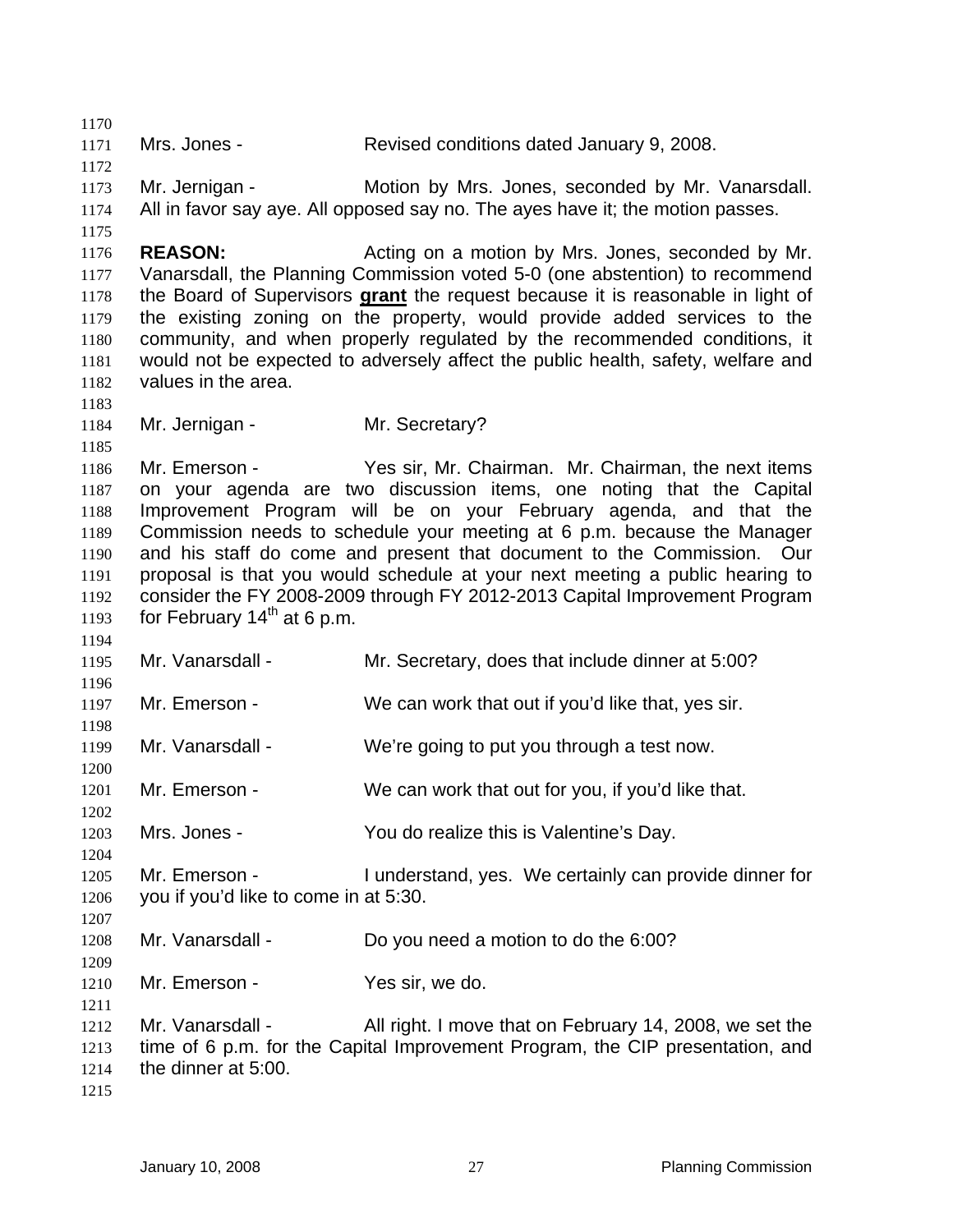1216 Mr. Branin - Second. 1217 1218 1219 1220 1221 1222 1223 1224 1225 1226 1227 1228 1229 1230 1231 1232 1233 1234 1235 1236 1237 1238 1239 1240 1241 1242 1243 1244 1245 1246 1247 1248 1249 1250 1251 1252 1253 1254 1255 1256 1257 1258 1259 1260 1261 Mr. Jernigan - Motion by Mr. Vanarsdall, seconded by Mr. Branin. All in favor say aye. All opposed say no. The ayes have it; the motion passes. Mr. Emerson - Mr. Chairman, I know that Regina Hill in my office has been in contact with each of you regarding our next work session with the Board of Supervisors regarding Chapters 11 and 12 of the Comprehensive Plan, as well as the next steps in the process of reviewing that document with the public. We did plan on doing that with the Board on January  $22^{nd}$ . At this time, I do not know what time that will fall on their work session agenda. We will get that time to you within the next week, as soon as I hear from the clerk of the Board. But it will be on the afternoon of the 22<sup>nd</sup>. There are several items to be heard or to be discussed in the work session with the Board that evening I believe. If I'm not mistaken, the work session will start around 4:30. I'm not sure where we'll fall between 4:30 and 6:30. Mrs. Jones - Chay. Mr. Jernigan - **Okay.** Mr. Emerson - But I will let you know that as soon as we're aware. Mr. Jernigan - All right. Are there any changes to the minutes of December the  $6<sup>th</sup>$ ? Mrs. Jones - The Music Contract Contract I move for approval of the minutes. Mr. Archer - **I** second said motion. Mr. Jernigan - Motion by Mrs. Jones, seconded by Mr. Archer to approve the minutes of December 6, 2007. All in favor say aye. All opposed say no. The ayes have it; the motion carries. Is there any other business from the Commission? With that, I will move for adjournment. Mr. Emerson - Mr. Chairman, if I could. Mr. Vanarsdall - I second your adjournment. Mr. Emerson - One second before you adjourn. We were discussing the APA Conference prior to the meeting. We have received informational brochures regarding the upcoming meeting. It does run, I believe, from April 27<sup>th</sup> through May  $1<sup>st</sup>$ . If any of you wish to attend, we do need to know soon because those rooms will go quickly at the conference hotel. I have requested a block of five or six rooms be reserved for us to hold them while we're in this decision making time.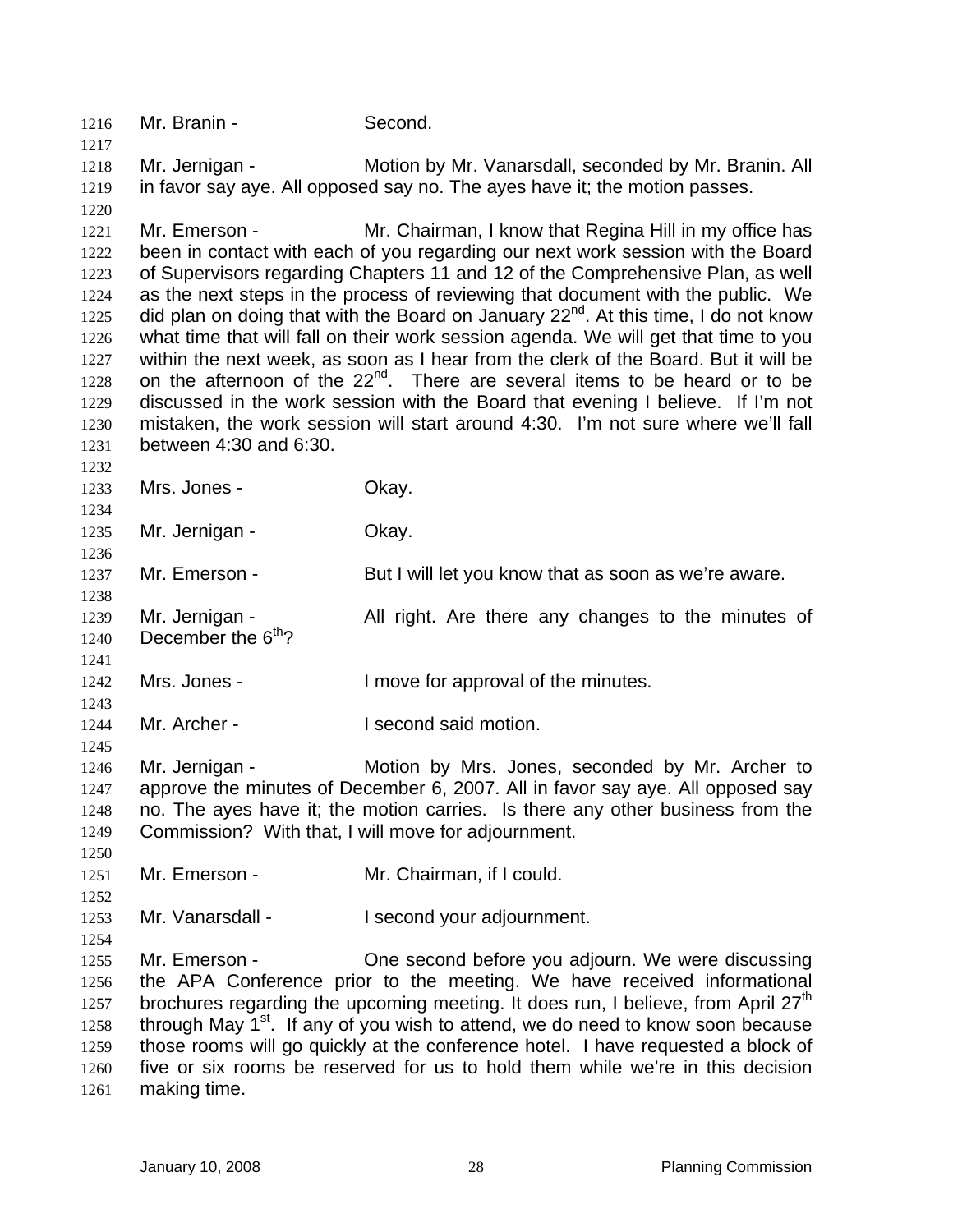| 1262                                                 |                                                            |                                                                                                                                                                                                                                  |
|------------------------------------------------------|------------------------------------------------------------|----------------------------------------------------------------------------------------------------------------------------------------------------------------------------------------------------------------------------------|
| 1263                                                 | Mr. Branin -                                               | What were those dates again, Mr. Secretary?                                                                                                                                                                                      |
| 1264<br>1265<br>1266                                 | Mr. Emerson -                                              | April 27 <sup>th</sup> .                                                                                                                                                                                                         |
| 1267<br>1268                                         | Mr. Vanarsdall -                                           | I'm going to shock everybody. I'm not going this year.                                                                                                                                                                           |
| 1269<br>1270                                         | Mr. Jernigan -                                             | Well, they'll probably cancel it.                                                                                                                                                                                                |
| 1271<br>1272<br>1273                                 | Mr. Vanarsdall -<br>my son, and going to it, and all that. | I have enough expense with a wedding coming up for                                                                                                                                                                               |
| 1274<br>1275<br>1276<br>1277<br>1278                 | Mr. Emerson -<br>tonight.                                  | Mr. Chairman, with that, if anybody does wish to go to<br>the APA conference, please let us know. I would, again, just like to thank you for<br>the opportunity to serve you in this capacity, and thank you for bearing with me |
| 1279<br>1280                                         | Mr. Jernigan -                                             | You did very well.                                                                                                                                                                                                               |
| 1281<br>1282                                         | Mr. Archer -                                               | You did a good job, Mr. Secretary.                                                                                                                                                                                               |
| 1283<br>1284                                         | Mr. Jernigan -                                             | You did very well, Mr. Secretary.                                                                                                                                                                                                |
| 1285<br>1286                                         | Mr. Vanarsdall -                                           | Yes.                                                                                                                                                                                                                             |
| 1287<br>1288                                         | Mr. Emerson -                                              | Thank you.                                                                                                                                                                                                                       |
| 1289<br>1290<br>1291                                 | Mr. Jernigan -<br>motion.                                  | All right. If there is no other business, I'll move for a                                                                                                                                                                        |
| 1292<br>1293                                         | Mrs. Jones -                                               | I move we adjourn.                                                                                                                                                                                                               |
| 1294<br>1295                                         | Mr. Archer -                                               | Second.                                                                                                                                                                                                                          |
| 1296<br>1297<br>1298                                 | Mr. Jernigan -<br>carries.                                 | We have a motion by Mrs. Jones, and a second by<br>Mr. Archer. All in favor say aye. All opposed say no. The ayes have it; the motion                                                                                            |
| 1299<br>1300<br>1301<br>1302<br>1303<br>1304<br>1305 | The meeting was adjourned at 8:16 p.m.                     |                                                                                                                                                                                                                                  |
| 1306<br>1307                                         |                                                            | R. Joseph Emerson, Jr., Acting Secretary                                                                                                                                                                                         |